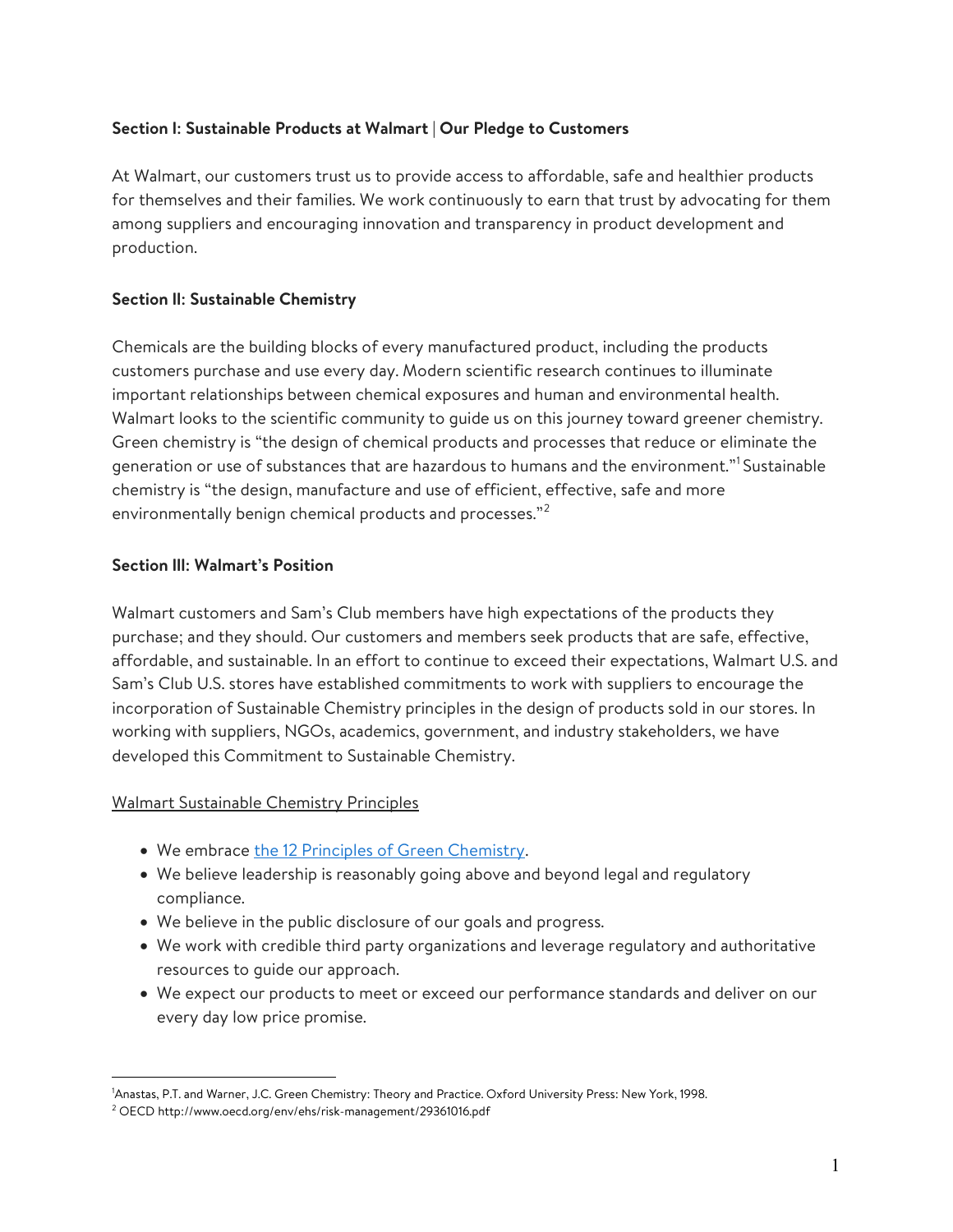While we embrace these Sustainable Chemistry Principles, we know that Sustainable Chemistry is a complex topic. For instance, ingredients can pose greater or lesser risk depending on the product type or manufacturing context. Transparency can also be difficult given the many layers of the chemical supply chain, requiring disclosure of chemicals from many different manufacturers. Lastly, chemical innovation and change can sometimes take time, and this document signals our desire for acceleration from suppliers in reformulating products with informed substitution in mind.

Walmart focuses its efforts in three key pillars: Transparency, Advancing Safer Formulation, and Advancing our Assortment. We describe each in more detail below and are committed to publicly sharing our measurement progress through our Walmart Sustainability Hub website and through Walmart's participation in the Chemical Footprint Project Survey.<sup>3</sup>

#### Section IV: What we're encouraging of our suppliers

#### **Transparency**

Customers increasingly want to know more about the ingredients in their products. They read the labels on packaging and research ingredients to learn more about why they are used and if there are potential environmental or safety concerns.

#### Walmart's Actions

Beginning in 2017, Walmart will annually participate in the Chemical Footprint Project based on aggregated information it receives through the Sustainability Index and The WERCS. Participation in the Chemical Footprint Project helps to publicly benchmark progress towards greater transparency.

Since 2013, Walmart has encouraged full ingredient transparency, including transparency on the following: ingredients typically protected under trade secrets (e.g., fragrances); allergens; known residuals, contaminants, and by-products; hazard information; and identification of ingredient function.

Toward that end, Walmart encourages all suppliers to provide full online public ingredient disclosure for formulated consumable items sold at Walmart U.S. and Sam's Club U.S. stores. Walmart further encourages suppliers of formulated consumables to expand their online and onpack ingredient disclosure to international markets. Walmart's expectation is that online public disclosure to be easily accessible from the supplier's website and to be displayed at the perproduct level.

 $\overline{a}$ <sup>3</sup> www.chemicalfootprint.org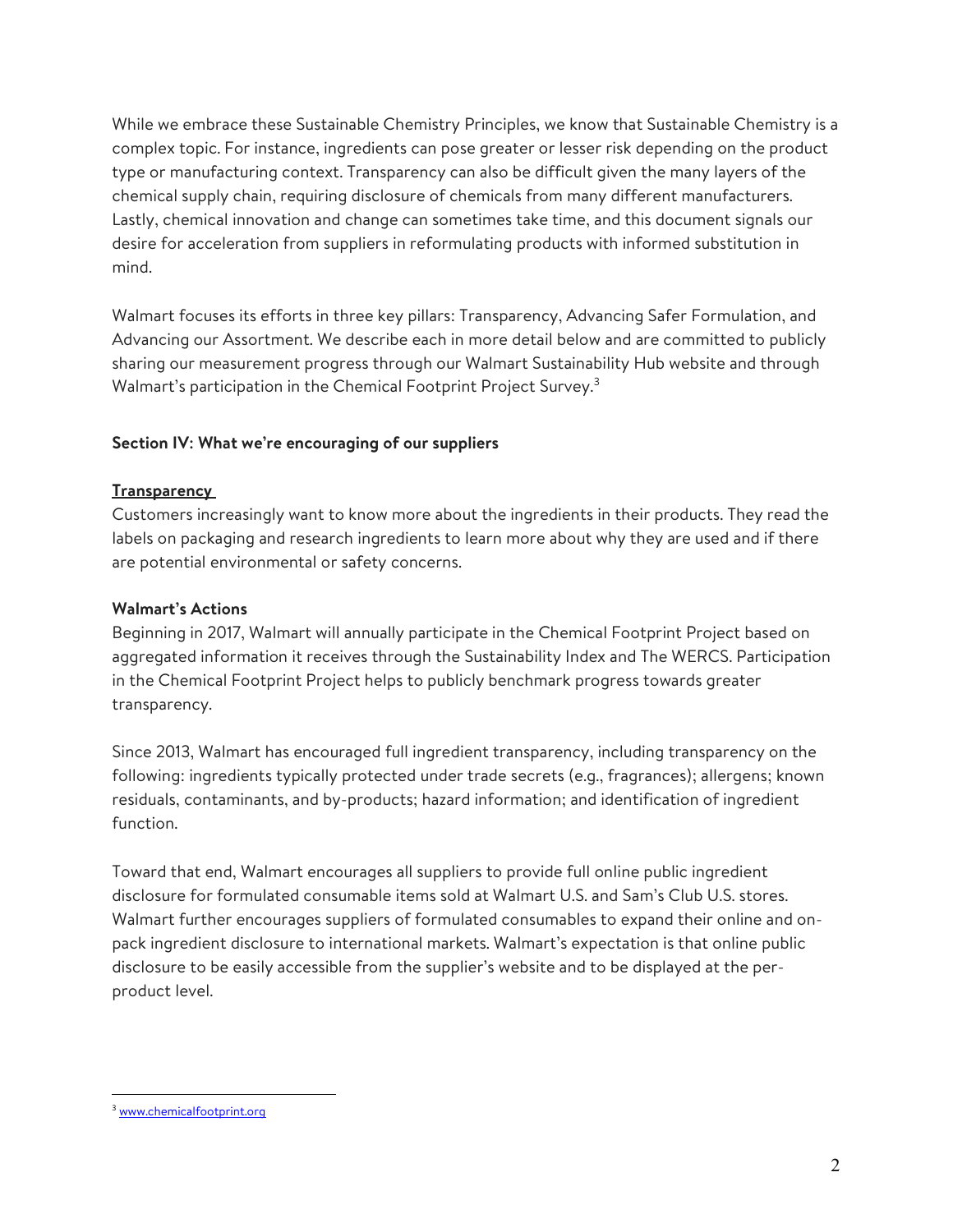# We encourage all our Walmart U.S. and Sam's Club U.S. stores national and private brand suppliers of formulated consumables to:

- 1. Disclose full product formulations to The WERCS through WERCSmart, above and beyond what is required by law
- 2. Disclose all product ingredients online by product
- 3. Specifically, for household cleaning products, disclose information required to be disclosed under California's Cleaning Product Right to Know Act of 2017  $\,$  on-pack $^4$
- 4. Encourage online and on-pack disclosure internationally

## We will annually measure:

- Percentage of formulated consumable products by UPC with fully disclosed formulation provided by supplier to The WERCS through WERCSmart
- Percentage of suppliers reporting products with online ingredient disclosure through the Sustainability Index, a voluntary supplier survey
- Percentage of suppliers reporting products with on-pack ingredient disclosure through the Sustainability Index, a voluntary supplier survey

## Advancing Safer Formulation

The scientific community with which Walmart consults considers safer chemicals to be chemical products designed to preserve efficacy of function while reducing toxicity.<sup>5</sup> As part of <u>the 12</u> Principles of Green Chemistry, Walmart embraces use of the principles of green chemistry and encourages informed substitution to mitigate, reduce, and eliminate potential hazards associated with product formulations.

## Walmart's Actions

 $\overline{a}$ 

By 2022, Walmart aims to reduce the consumables chemical footprint of Walmart U.S. and Sam's Club U.S. stores by 10 percent. In furtherance of that goal, Walmart encourages suppliers to verify the purity of ingredients where contaminants of concern may exist.<sup>6</sup> Walmart U.S. and Sam's Club U.S. stores have identified Walmart High Priority Chemicals (HPCs) and Walmart Priority

<sup>4</sup> Walmart recognizes that disclosure on many consumable products is required by law. Walmart is encouraging those not required by law to disclose on-pack to provide disclosures.

<sup>&</sup>lt;sup>5</sup> American Chemical Society: <u>https://www.acs.org/content/acs/en/greenchemistry/what-is-green-chemistry/principles/gc-principle-</u> of-the-month-4.html

<sup>6</sup> Contaminant of concern: A residual that meets the criteria for classification as a carcinogen, mutagen, reproductive toxicant; or is persistent, bioaccumulative, and toxic; or where there is "scientific evidence of probable serious effects to human health or the environment which give rise to an equivalent level of concern." (REACH Title VII, Chapter 1, Article 57). Residuals are "trace amounts of chemicals that are incidental to manufacturing…[and] include: unintended byproducts of chemical reactions that occur in product formulation and chemical synthesis, impurities in an ingredient that may arise from starting materials, incompletely reacted components, and degradation products." (U.S. EPA Safer Choice Standard).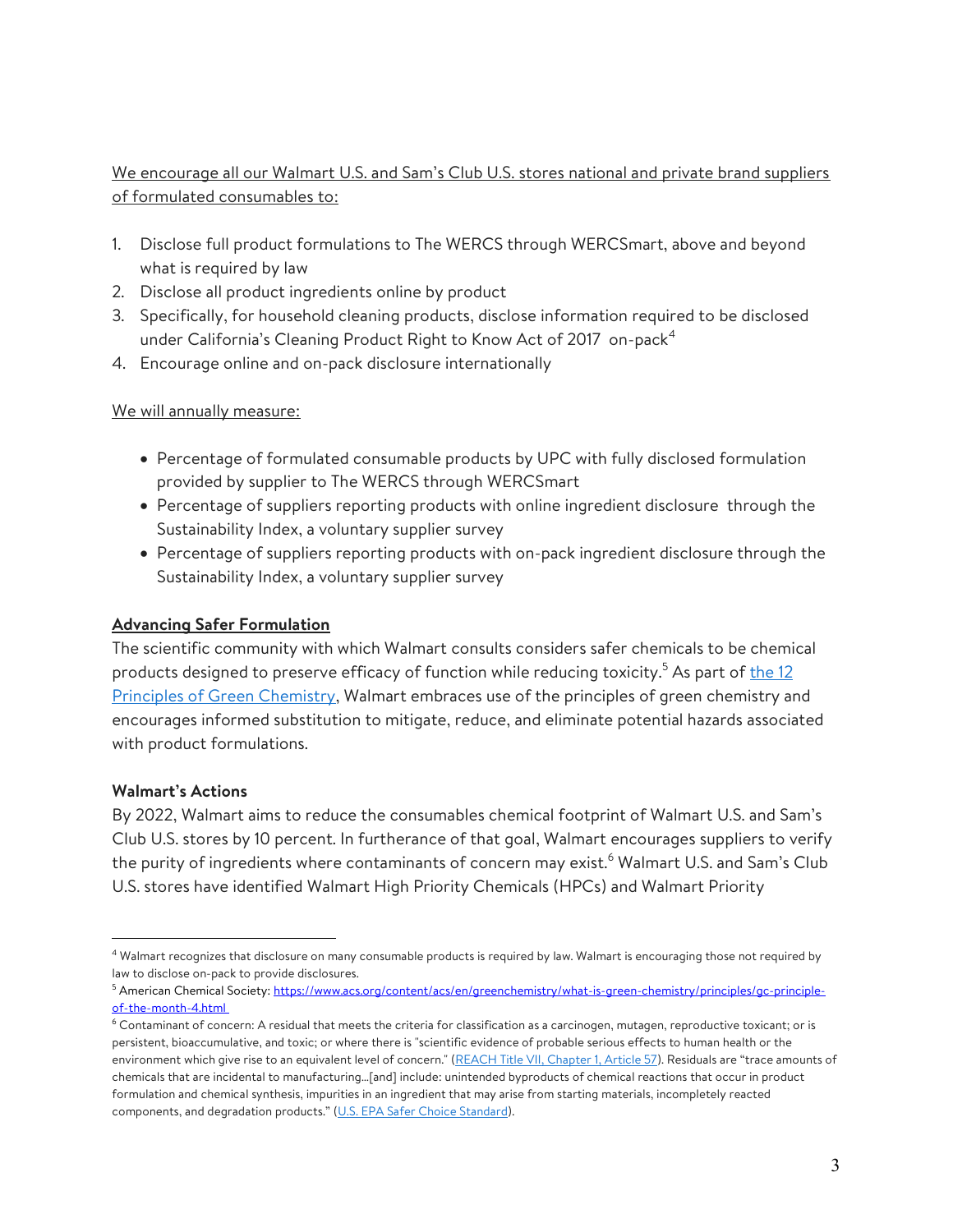Chemicals (PCs) to reduce, restrict, or eliminate from products in coordination with scientific experts and industry groups.

# We encourage all our Walmart U.S. and Sam's Club U.S. stores national and private brand suppliers of formulated consumables to:

1. Complete the Sustainability Index to track performance on chemical disclosure, risk assessment, and hazard avoidance

2. Reduce, restrict and eliminate use of HPCs and PCs

3. Verify purity of ingredients where contaminants of concern may exist, starting in 2019

## We will annually measure:

- Completion of the Sustainability Index for relevant and available product categories
- Responses to relevant Sustainability Index key performance indicators of sustainable chemistry practices implemented by suppliers
- Weight volume of HPCs and PCs in aggregate
- Number of UPCs with HPCs and PCs
- Number of Suppliers with HPCs and PCs
- Weight volume of ingredients, known to often harbor contaminants of concern, that are verified to meet purity standards \*

## Advancing our Assortment

Sustainable chemistry is not only about removing priority chemicals from products and processes but also about meeting customer demand for more green chemistry and sustainable products.

# Walmart's Actions

We encourage private and national brand suppliers to lead on sustainable chemistry by leveraging third party certifications that assess and recognize leadership in line with the principles of green chemistry and safer substitution. Third party certifications can help lend credibility and provide verification for how products are made, and can provide a signal of leadership to customers.

Walmart is encouraging the use of the following certifications that we believe align with our Commitment to Sustainable Chemistry. In particular, Walmart is encouraging certifications that:

- Prioritizes reduction of Priority Chemicals
- · Robust alternative assessment methodology
- · Publicly available methodology
- · Data verification processes

Certifications: US EPA's Safer Choice; EWG verified; or Cradle to Cradle (Silver or above level).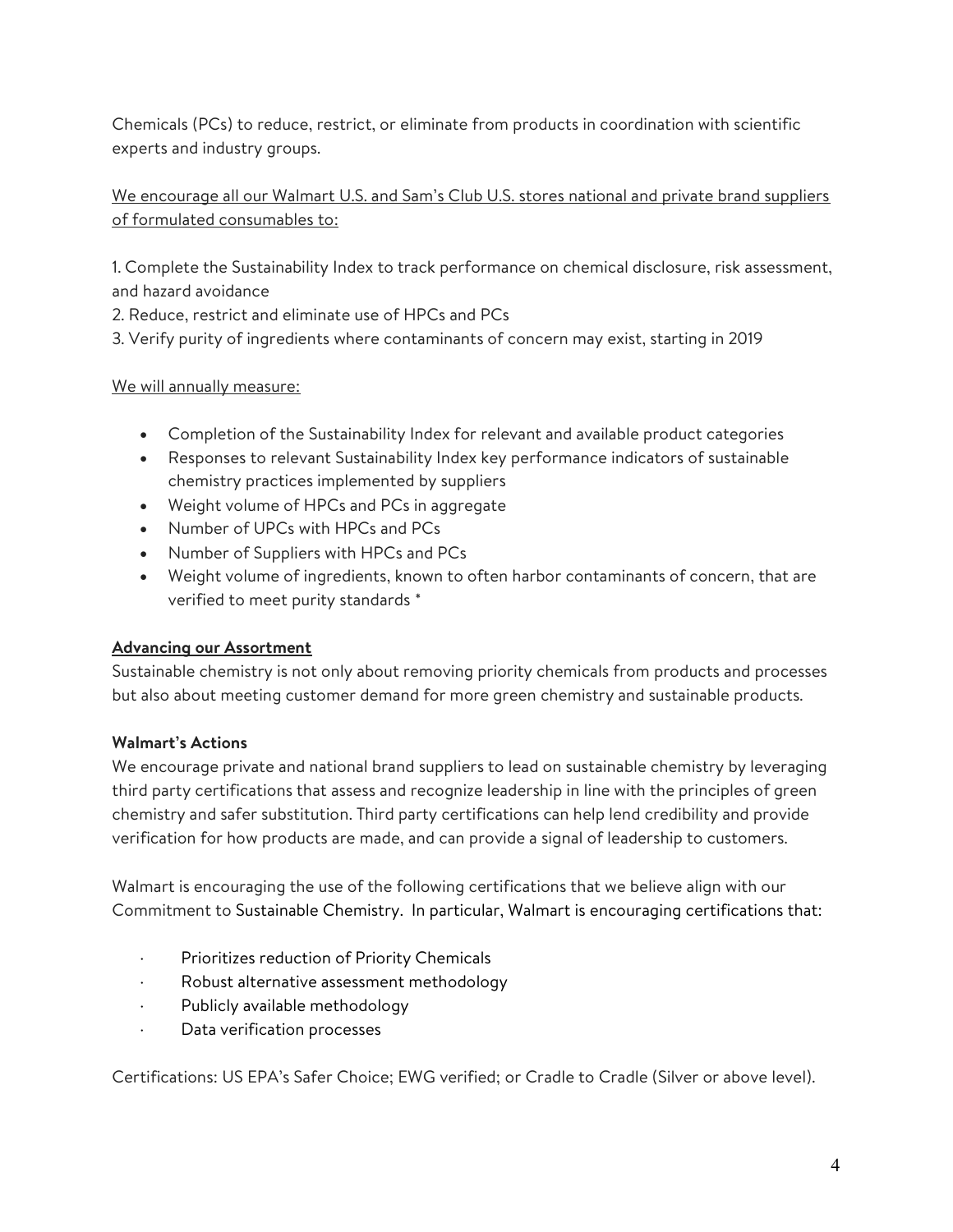We encourage all Walmart U.S. and Sam's Club U.S. stores national and private brand suppliers of formulated consumables to:

1. Credibly certify products

We will annually measure\*:

- o Number of UPCs that use credible certifications
- o Number of Suppliers with credible certifications
- \* WERCSmart measurement enhancements are not yet available to suppliers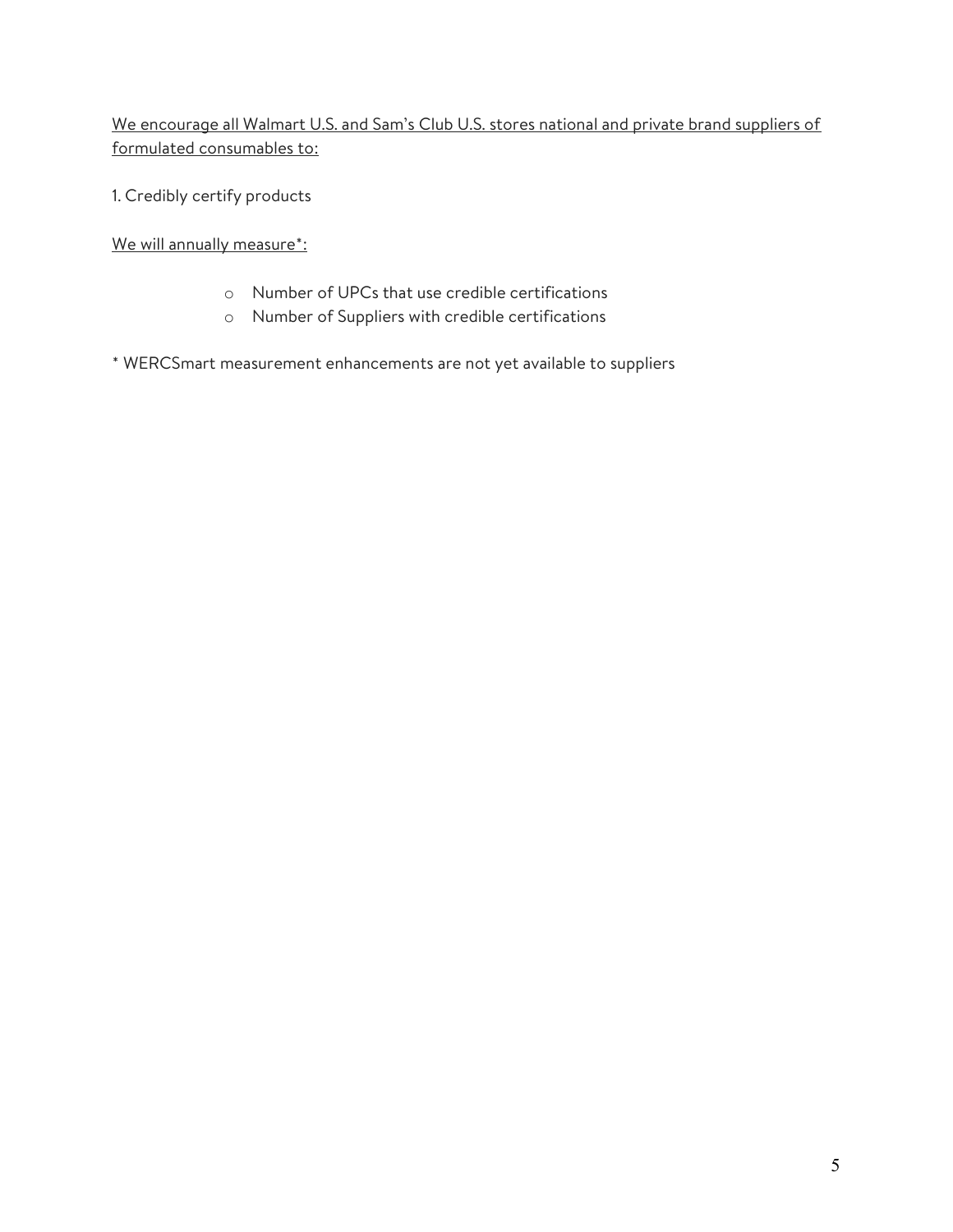# Supplier Guidance section

#### Sustainable Chemistry Implementation Guide

#### Purpose of Guide

The purpose of this document is to provide resources to suppliers and consumers so that they can understand the goals of the Walmart U.S. and Sam's Club U.S. stores Commitment on Sustainable Chemistry in Consumables. This document follows the organization of the Commitment and provides a description, resources, and measurement approach for each element of the Commitment.

## Section I: Background

At Walmart, we strive to provide our customers and Sam's Club members with products that are safer, affordable and sustainable. As part of its corporate mission to help people Save Money and Live Better, Walmart and Sam's Club believe that customers/members should not have to choose between products that they can afford and products that are better for them and the environment. Walmart looks to the scientific community to guide us on this journey toward greener chemistry. Walmart and Sam's Club have worked with suppliers, NGOs notably the Environmental Defense Fund, academics, government, and industry stakeholders to develop a company commitment on sustainable chemistry for the consumables products that we sell. Green Chemistry is "the design of chemical products and processes that reduce or eliminate the use or generation of hazardous substances, both to humans and the environment."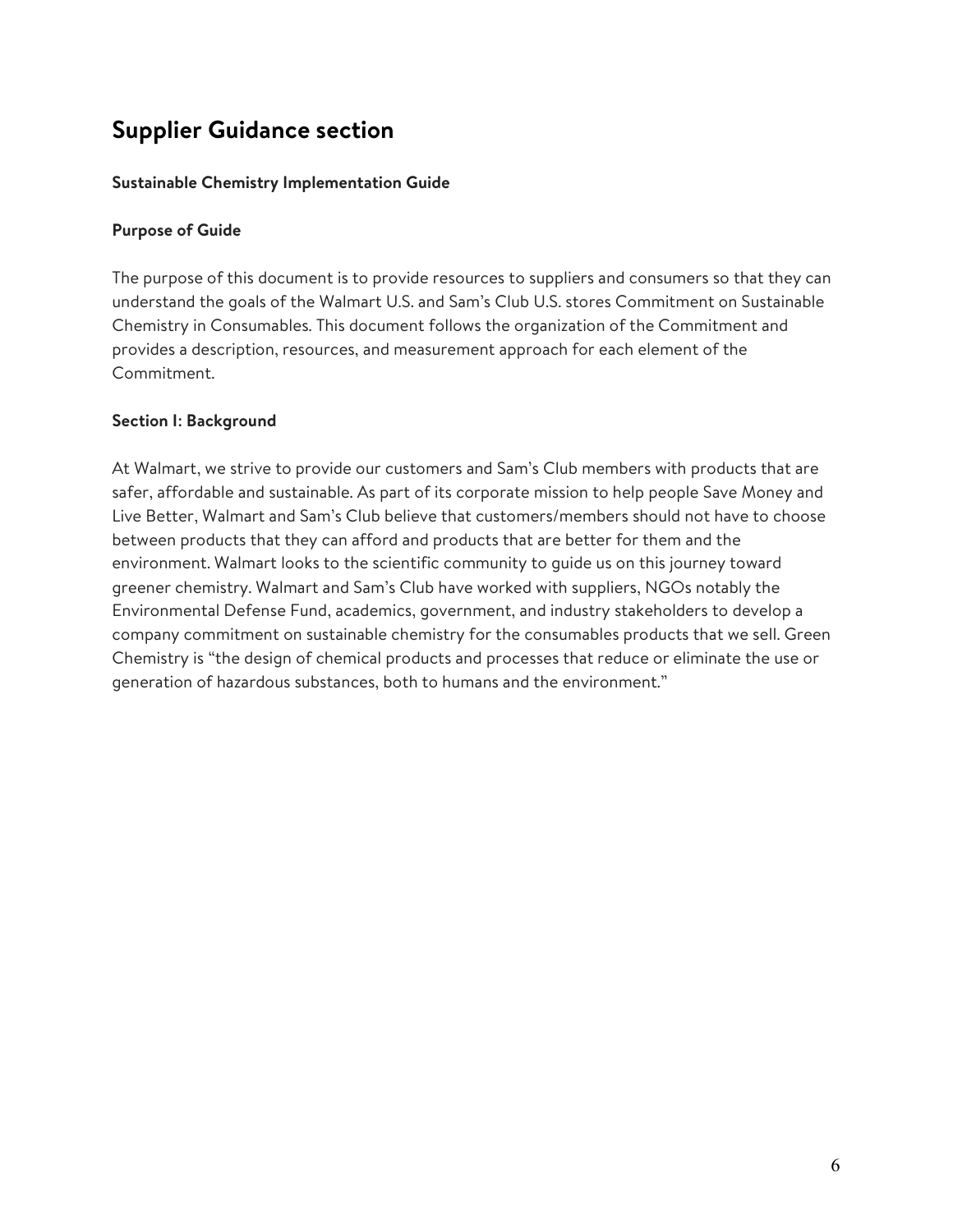## Section II: Scope & Definitions

The commitment covers formulated (chemical-based) consumables products sold through Walmart U.S. and Sam's Club U.S. stores, hereby referred to jointly as "Walmart." It includes the following departments/categories:

Walmart U.S. Accounting departments:

- 2-Health & Beauty Aids
- 4-Household Paper
- 8-Pets & Supplies
- 13-Household Chemicals
- 46-Cosmetics & Skincare
- 79-Infant Consumable Hardlines

Sam's Club U.S. categories:

- 2-Health & Beauty Aids
- 4-Tabletop & Bags
- 8-Pet Supplies
- 13-Laundry & Home Care
- 47-Baby Care
- 94-Paper Goods
- 98-Janitorial

The commitment excludes active ingredients that provide therapeutic benefit when present in a product approved by the FDA New Drug Application process.

Approximately 125000 SKUs and 900 suppliers are covered by the commitment.

## **Definitions**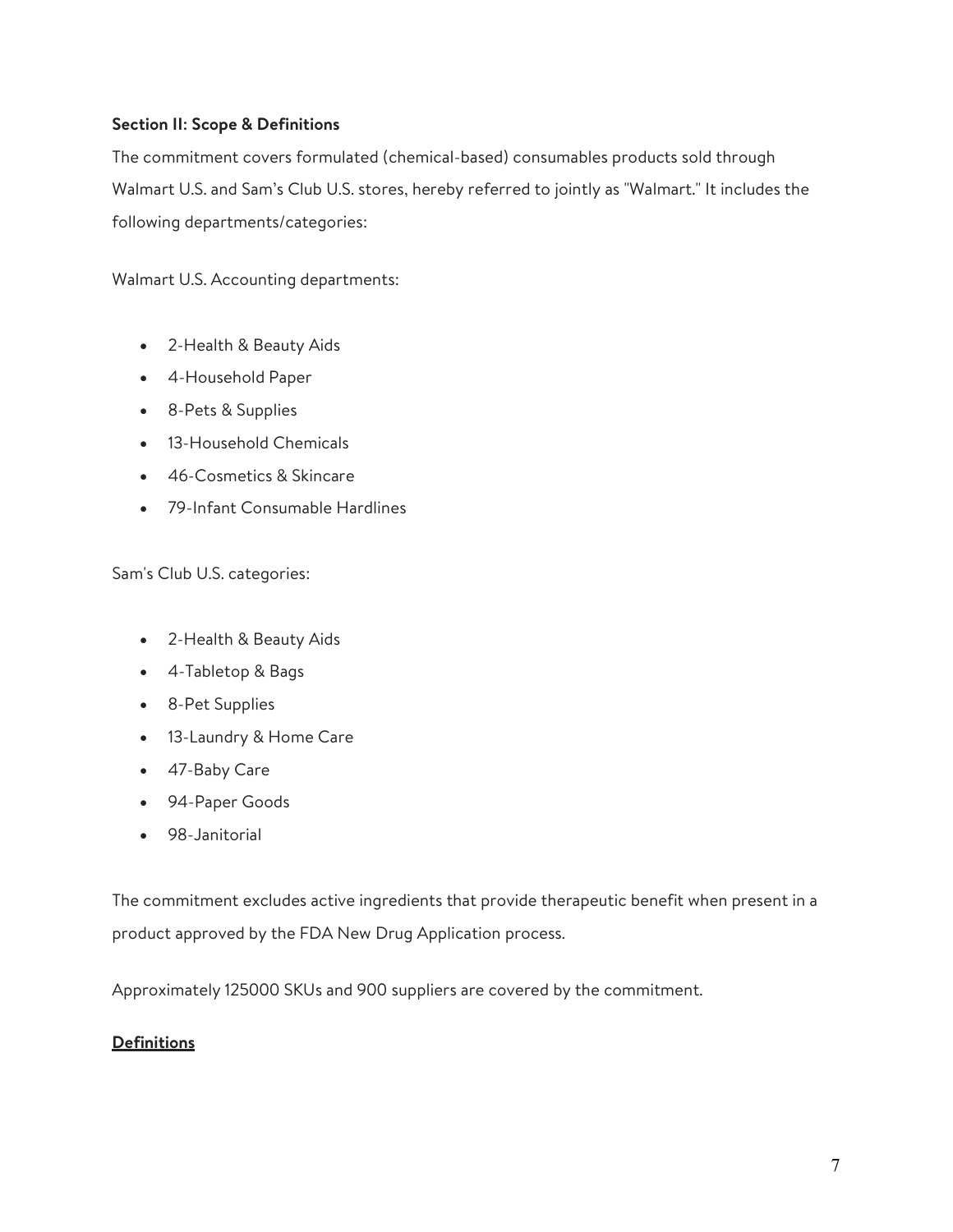Chemical footprint: As defined by the *Chemical Footprint Project*, a chemical footprint is "the total mass of chemicals of high concern (CoHCs) in products sold by a company, used in its manufacturing operations and by its suppliers, and contained in packaging."

Consumables chemical footprint: Walmart Priority Chemicals less than all the Sourcing Action List chemicals See Figure 1 below.



Figure 1.

Contaminant of concern: REACH defines "contaminant of concern" as "a residual that meets the criteria for classification as a carcinogen, mutagen, reproductive toxicant; or is persistent, bioaccumulative, and toxic; or where there is 'scientific evidence of probable serious effects to human health or the environment which give rise to an equivalent level of concern." (REACH Title VII, Chapter 1, Article 57). Residuals can be defined as "trace amounts of chemicals that are incidental to manufacturing…[and] include: unintended byproducts of chemical reactions that occur in product formulation and chemical synthesis, impurities in an ingredient that may arise from starting materials, incompletely reacted components, and degradation products." (U.S. EPA Safer Choice Standard)

Priority Chemical: REACH defines "Priority chemicals" as substances with certain hazardous properties that can affect human health, and/or the environment. A priority chemical is a chemical that meets the criteria for classification as a carcinogen, mutagen, reproductive toxicant, or is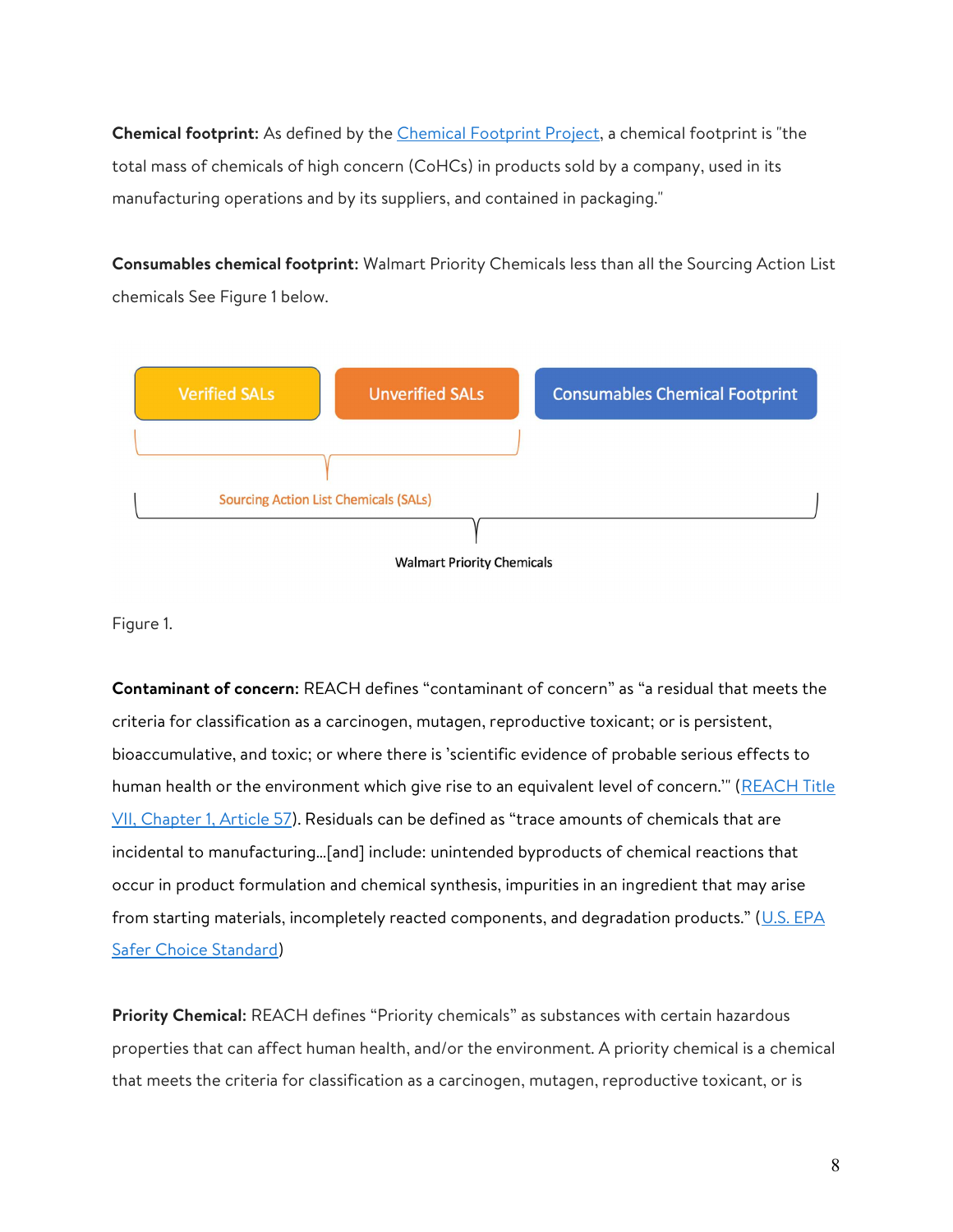persistent, bioaccumulative, and toxic; or any chemical for which there is scientific evidence of probable serious effects to human health or the environment which give rise to an equivalent level of concern.<sup>7</sup>

Retail Link<sup>®</sup>: Retail Link<sup>®</sup> is an online decision support system that is a bridge between Walmart and its suppliers.

Safer Chemicals: Chemical products designed to preserve efficacy of function while reducing toxicity. <sup>8</sup>

## Sourcing Action List Chemicals (SALs):

Petroleum-based chemicals on Walmart's Priority Chemical list that have been identified by Walmart and EDF because of the potential presence of contaminants of concern, as indicated by regulatory and authoritative bodies. Walmart encourages suppliers to indicate if they are using a Verified Sourcing Action List Chemical. See Appendix 7 for list of SALs.

#### Transparency Score:

Defined within WERCSmart as:

Number of publicly disclosed ingredients that resolve to a specific chemical identity Total number of ingredients in the full WERCSmart formulation

- If a formulation contains a generic ingredient name that is publicly disclosed, that will count as one ingredient in the denominator, but it will not contribute to the numerator, since it cannot be resolved to a specific chemical.
- If a formulation contains a third-party component, it will count as one ingredient in the denominator. If the supplier of that component has provided Tier 2 consent, the component can be screened against a Restricted Substances List and it may include constituents the supplier has indicated are publicly disclosed. In this case, the component's own Transparency Score will be included in the numerator of a product's overall Transparency Score. The component may contribute an amount to the numerator that ranges from 0 to 1, depending on whether no constituents in the component are marked as

<sup>&</sup>lt;sup>7</sup> REACH Title VII, Chapter 1, Article 57

<sup>8</sup> Source: American Chemical Society: https://www.acs.org/content/acs/en/greenchemistry/what-is-green-chemistry/principles/gcprinciple-of-the-month-4.html).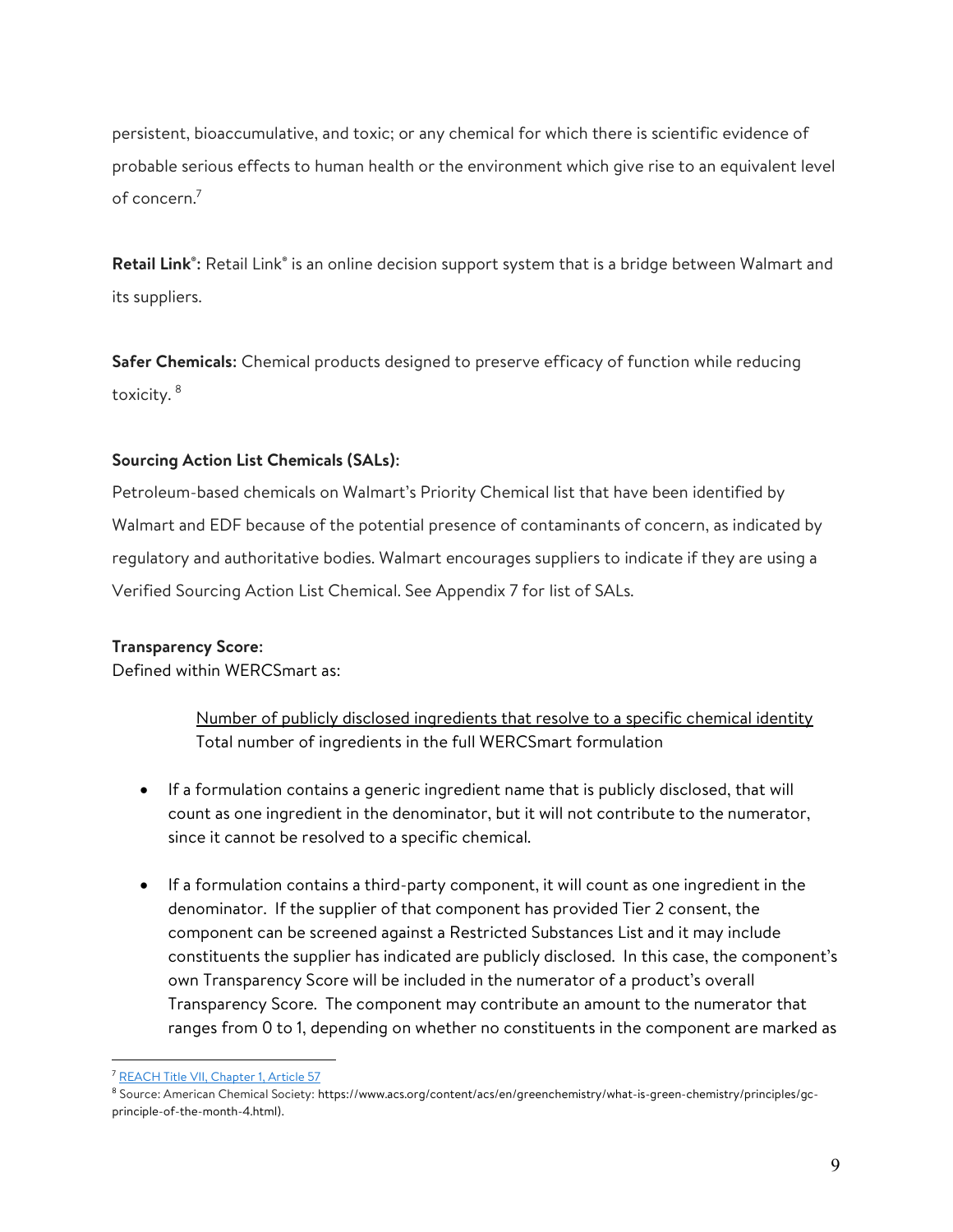publicly disclosed (TS=0), some constituents are marked as publicly disclosed (e.g., TS = 0.5 if half the component constituents are publicly disclosed), or all constituents present are marked as publicly disclosed (TS=1).

Unverified Sourcing Action List chemicals (Unverified SALs): A Sourcing Action List chemical for which the supplier has not indicated using a Verified SALs .

## Verified Sourcing Action List chemicals (Verified SALs):

When a supplier verifies their SALs do not contain any Walmart Priority Chemicals<sup>9</sup>.

Walmart High Priority Chemicals (HPCs): From among Walmart Priority Chemicals, Walmart U.S. and Sam's Club U.S. stores worked with NGOs, academics, government and industry stakeholders to identify a subset of chemicals as a starting point for suppliers. Those Walmart High Priority Chemicals are:

- Toluene (solvent)
- Dibutyl Phthalate (solvent, plasticizer)
- Diethyl Phthalate (solvent and plasticizer)
- Nonylphenol Exthoxylates (NPEs, surfactant), note: NPEs are a class of chemicals and not an individual CAS number
- Formaldehyde (bonding agent)
- Butylparaben (preservative)
- Propylparaben (preservative)
- Triclosan (antimicrobial)- Active ingredients that provide therapeutic benefit when present in a product approved by the FDA New Drug Application process-such as triclosan in toothpaste for treating plaque - are allowed

<sup>9</sup> WERCSmart measurement enhancements are not yet available to suppliers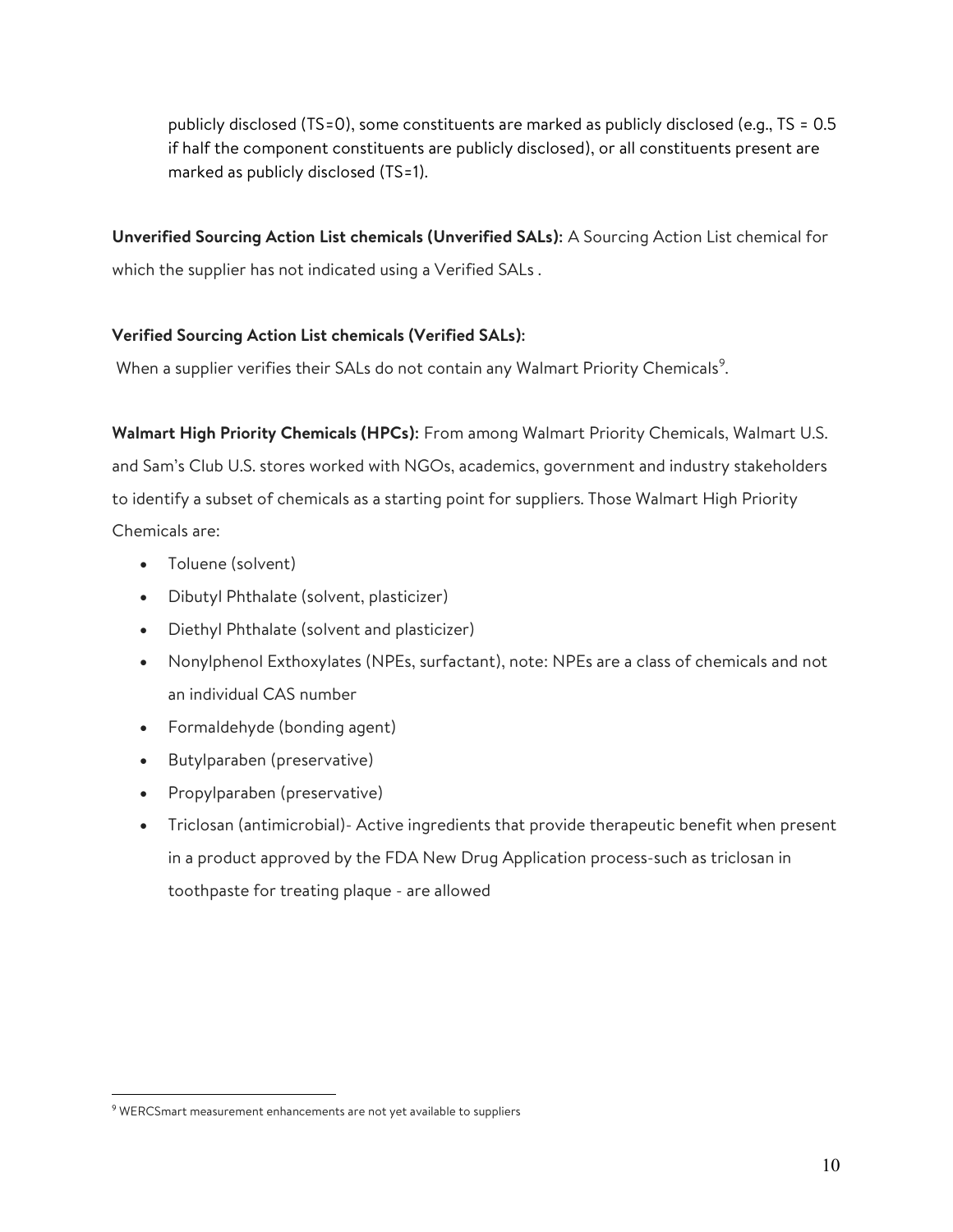Walmart Priority Chemicals (PCs)<sup>10</sup>: Chemicals flagged in the WERCSmart system as being on Walmart U.S. and Sam's Club U.S. stores' defined authoritative and regulatory lists (see Appendix 1) within the scope of this commitment.

WERCSmart: The platform through which proprietary product formulations are provided to UL (a vendor to Walmart supporting chemical safety and regulatory compliance.)

<sup>&</sup>lt;sup>10</sup> Eight chemicals on these authoritative lists have been excluded because product type and/or exposure scenario indicated in the authoritative determination(s) is not relevant. These chemicals include: ethyl alcohol, cellulose, isopropyl alcohol, wood dust (all soft and hard woods), sulfuric acid, sodium fluoride, hydriodic acid, and imiprothrin.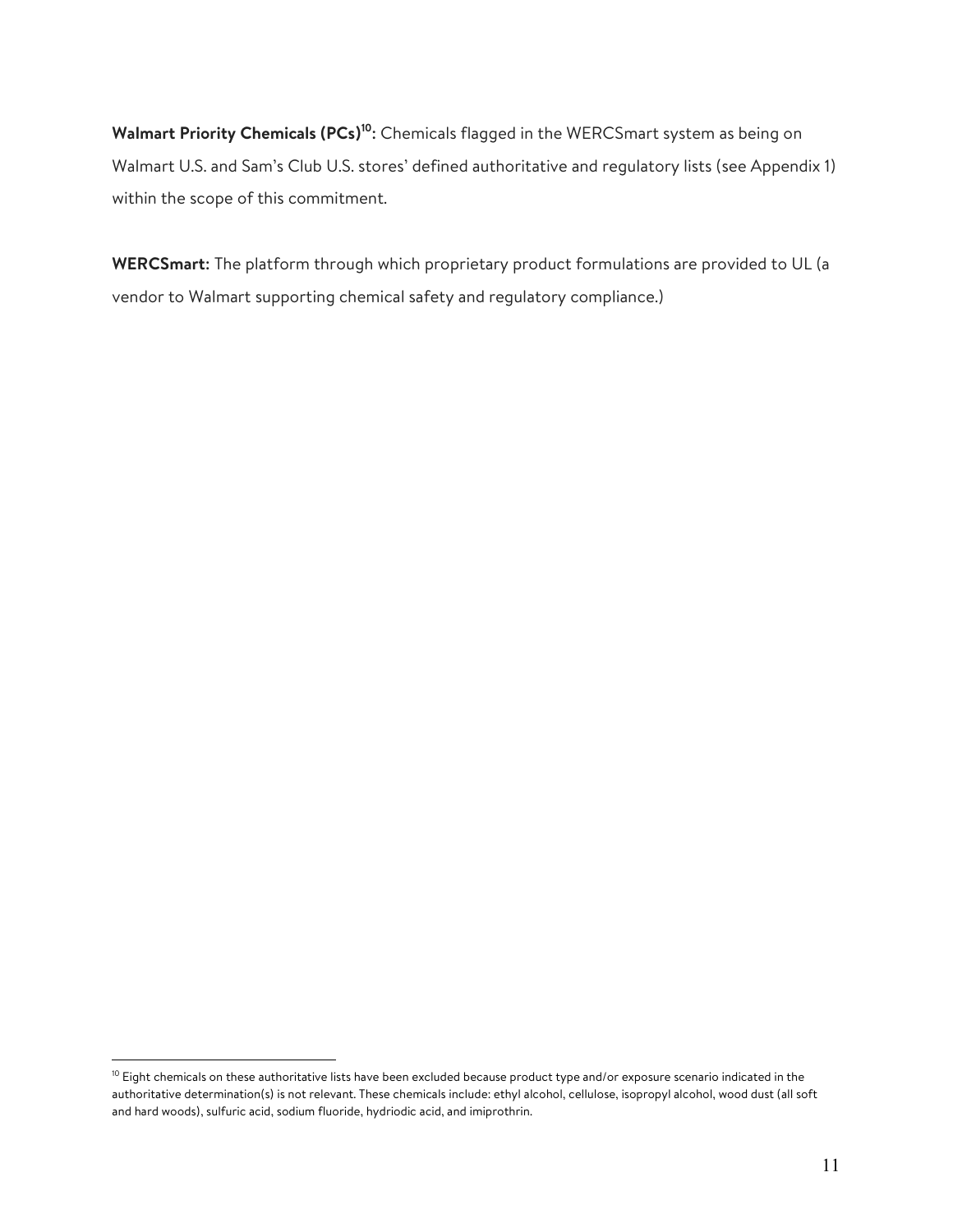## Section II A: Transparency

A.1. Disclose full product formulations to UL through WERCSmart

# Description

Proprietary product formulations provided through the WERCSmart platform (managed by UL) will remain confidential from Walmart.

In October 2017, UL's WERCSmart platform changed their terms of use and licensing and introduced four Data Use Tiers to give retailers an opportunity to request additional information from their suppliers.<sup>11</sup> All Walmart suppliers for in-scope formulated, consumable products were encouraged to grant Walmart permission to access Tier 2.1 and 2.2 data. Additionally, Walmart encouraged in-scope Private Brand suppliers to grant permission to Tier 4.2.

Tier 2.1 and tier 2.2 permissions:

- Encouraged of all in-scope suppliers, Tier 2.1 authorizes UL to use confidential supplier data to provide WMT with reports on chemical usage and prevalence in formulated products.
- Encouraged of all in-scope suppliers, Tier 2.2 authorizes UL to provide WMT with the chemical identities of publicly disclosed ingredients in a product and a product's transparency ratios.

Tier 4.2 permissions:

 Encouraged of private brands suppliers, authorizes Walmart to publish a product's disclosed ingredient list online.

The change in UL WERCSmart's terms of use and licensing, and Walmart's request to suppliers to grant permission to Tier 2.1 and 2.2 will allow Walmart to more accurately report progress on a product's Transparency Score.

## Measurement

- Percentage of suppliers, products (by UPC), and weight of products (by sales volume) which have granted consent for Tier 2.1 data uses
- Percentage of products (by number of UPC) with at least 50% of the ingredient identities in a product disclosed with associated specific chemical IDs (e.g. CAS numbers).

 $11$  UL's WERCSmart® Terms of Use, including the Data Use Tier Disclosure, are available here: https://secure.supplierWERCS.com/Help/TermsService#dutd .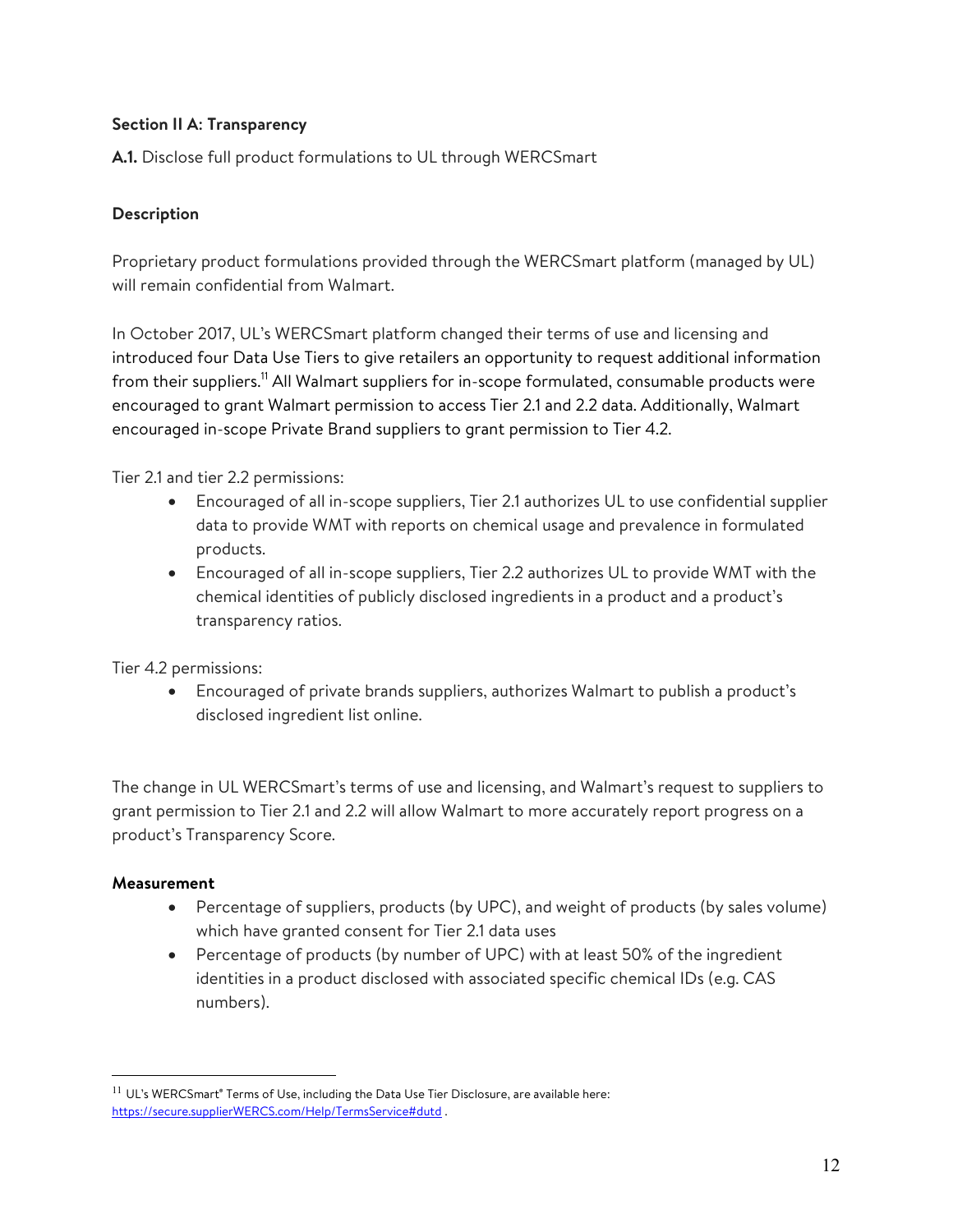Percentage of products (by number of UPC) with 100% of the ingredient identities in a product disclosed with associated specific chemical IDs (e.g. CAS numbers).

To generate these data points, Walmart shares internal inventory data from Retail Link to The WERCS. The WERCS combines the Retail Link data with formulation data submitted by all our suppliers (for compliance purposes) into the WERCSmart system.

Based on the new Data Tier agreements, we now have more visibility into the type of information being shared with The WERCS. This is a positive move to more accurately measure if suppliers are providing full ingredient disclosure within the WERCSmart system. We previously reported higher percentages of suppliers providing the WERCSmart system full ingredient disclosure because we did not have this improved level of visibility. Walmart will continue to encourage suppliers to provide full disclosure of their ingredient formulations.

| <b>Walmart: Data Tier Permissions</b> |                                               |      |                                         |                                                  |
|---------------------------------------|-----------------------------------------------|------|-----------------------------------------|--------------------------------------------------|
| Metric                                | Permissions<br>Granted                        | 2017 | Percentage Point<br>Change vs Last Year | Percentage Point<br>Change vs<br><b>Baseline</b> |
| Suppliers                             | Permission<br>granted to at<br>least Tier 2.1 | 58%  | N/A                                     | N/A                                              |
| <b>UPCs</b>                           | Permission<br>granted to at<br>least Tier 2.1 | 95%  | N/A                                     | N/A                                              |
| <b>Sales</b><br>Volume                | Permission<br>granted to at<br>least Tier 2.1 | 95%  | N/A                                     | N/A                                              |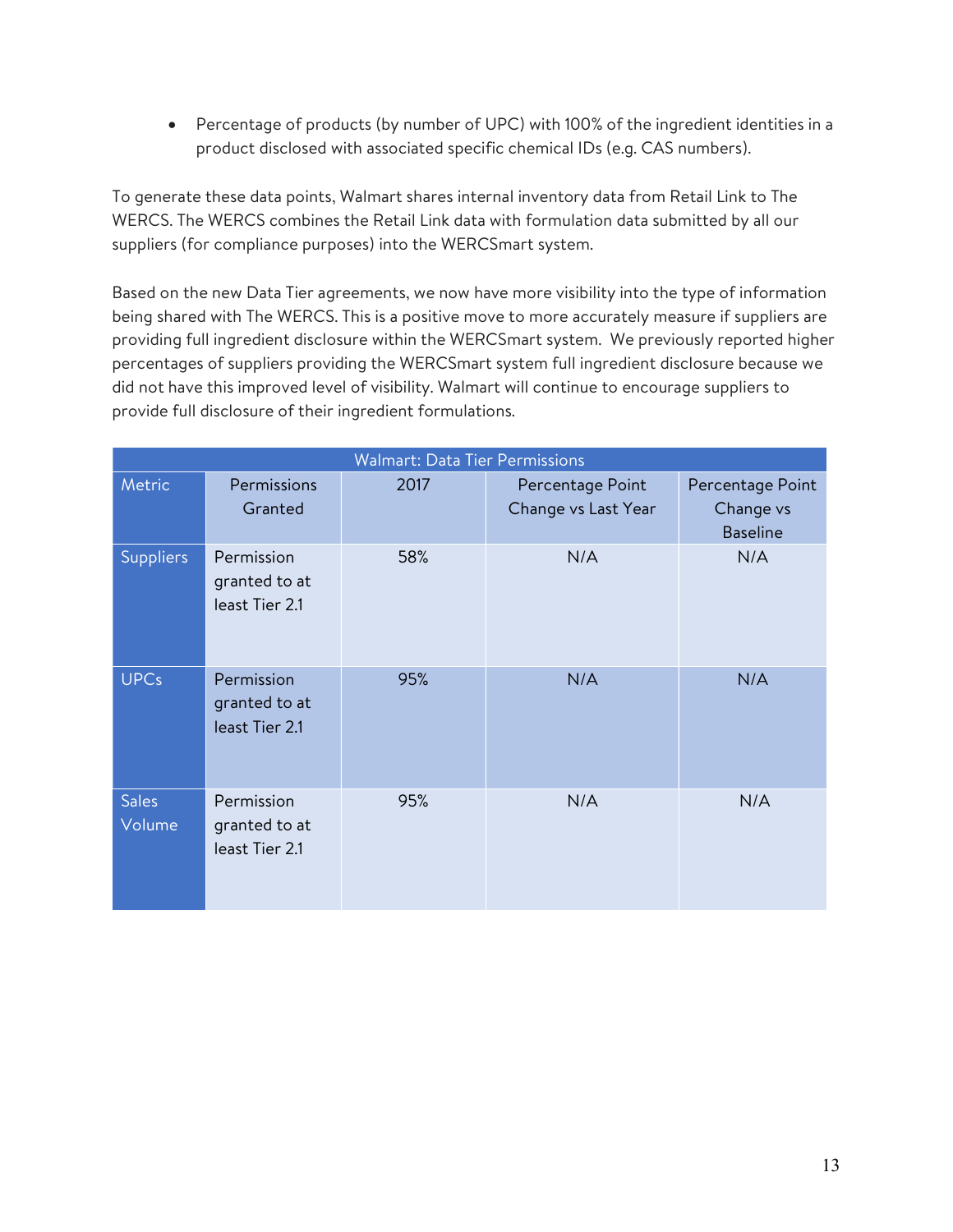| Sam's Club: Data Tier Permissions |                                            |      |                                         |                                                  |
|-----------------------------------|--------------------------------------------|------|-----------------------------------------|--------------------------------------------------|
| Metric                            | Permissions<br>Granted                     | 2017 | Percentage Point<br>Change vs Last Year | Percentage<br>Point Change vs<br><b>Baseline</b> |
| <b>Suppliers</b>                  | Permission granted<br>to at least Tier 2.1 | 67%  | N/A                                     | N/A                                              |
| <b>UPCs</b>                       | Permission granted<br>to at least Tier 2.1 | 95%  | N/A                                     | N/A                                              |
| <b>Sales</b><br>Volume            | Permission granted<br>to at least Tier 2.1 | 97%  | N/A                                     | N/A                                              |

| Transparency Score - Walmart 2017 |                                                                                                                                                                     |     |     |  |
|-----------------------------------|---------------------------------------------------------------------------------------------------------------------------------------------------------------------|-----|-----|--|
|                                   | % Products with at $\sqrt{ }$ % point change vs.<br>% point change vs.<br>least 50%<br><b>Base Year</b><br>Last Year<br>ingredient<br>transparency for<br>screening |     |     |  |
| <b>Total Consumables</b>          | 93%                                                                                                                                                                 | N/A | N/A |  |

| Transparency Score - Walmart 2017 |                                                                                                                                                  |     |     |  |  |
|-----------------------------------|--------------------------------------------------------------------------------------------------------------------------------------------------|-----|-----|--|--|
|                                   | % Products with<br>% point change vs.<br>% point change vs.<br>100% ingredient<br><b>Base Year</b><br>Last Year<br>transparency for<br>screening |     |     |  |  |
| <b>Total Consumables</b>          | 11%                                                                                                                                              | N/A | N/A |  |  |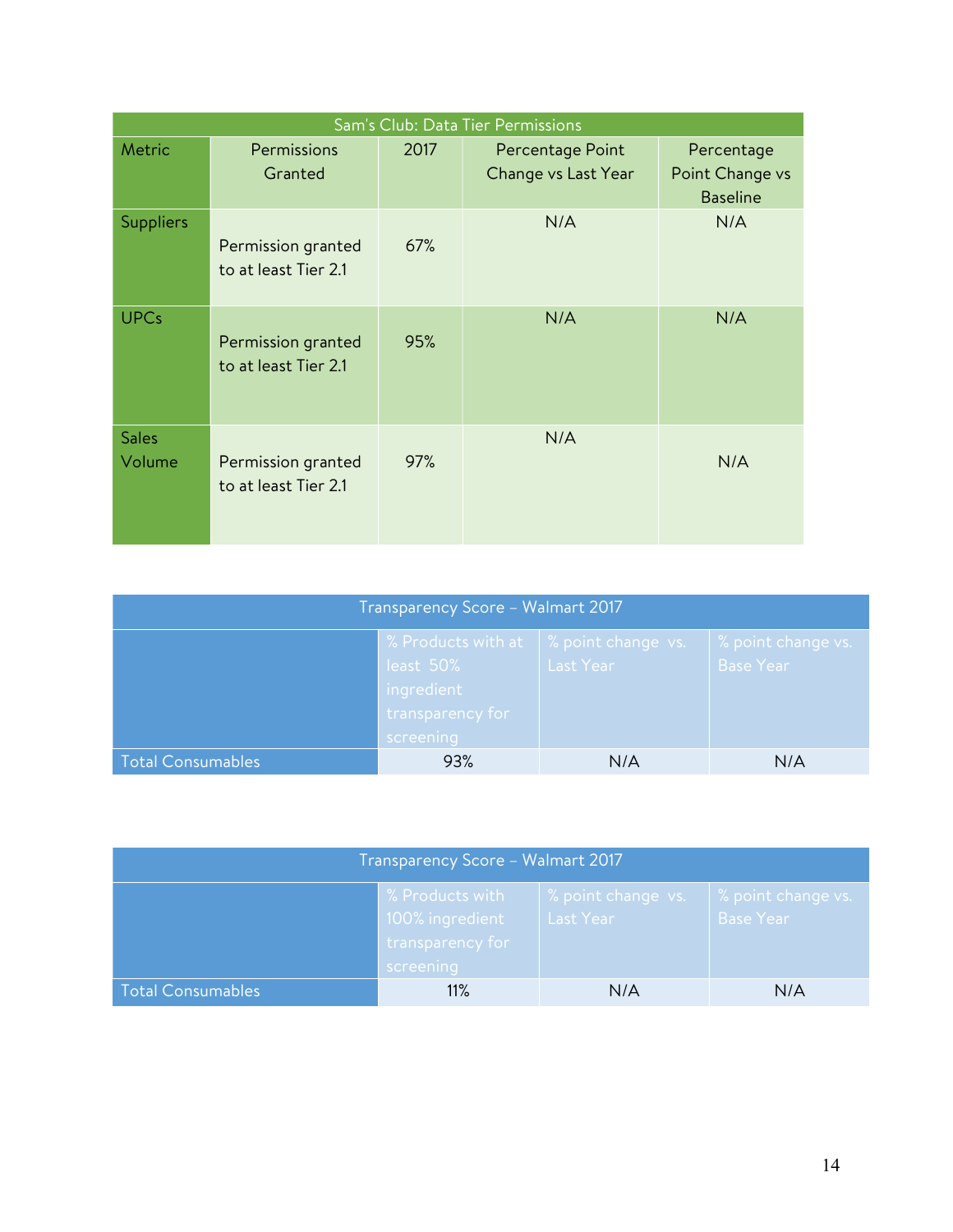| Transparency Score - Sam's Club 2017 |                                                                                                                             |           |                                        |
|--------------------------------------|-----------------------------------------------------------------------------------------------------------------------------|-----------|----------------------------------------|
|                                      | $\frac{1}{2}$ S Products with at $\frac{1}{2}$ point change vs.<br>least 50%<br>ingredient<br>transparency for<br>screening | Last Year | % point change vs.<br><b>Base Year</b> |
| <b>Total Consumables</b>             | 86%                                                                                                                         | N/A       | N/A                                    |

| Transparency Score - Sam's Club 2017 |                                                                     |                                 |                                           |
|--------------------------------------|---------------------------------------------------------------------|---------------------------------|-------------------------------------------|
|                                      | % Products with<br>100% ingredient<br>transparency for<br>screening | % point change vs.<br>Last Year | $\%$ point change vs.<br><b>Base Year</b> |
| Total Consumables                    | 8.6%                                                                | N/A                             | N/A                                       |

A.2 & A.3 –Disclose all ingredients online by product beginning January 2015. Specifically for household cleaning products, disclose information required to be disclosed under California's Cleaning Product Right to Know Act of 2017 on-pack $^{\text{\tiny{11}}}$ 

## Description

 $\overline{a}$ 

Walmart aims to create more transparency about ingredients contained in the products on its shelves by encouraging all suppliers to provide full online ingredient disclosure beginning January 2015 and, specifically for household cleaning products, disclosing information required to be disclosed under the Cleaning Product Right to Know Act of 2017. Walmart encourages online public disclosure to be accessible from the supplier's website and to be displayed at the perproduct level.<sup>12</sup>

 For online disclosure content, Walmart encourages suppliers to consult leading guides on public ingredient disclosure. Walmart recommends that suppliers, at a minimum, utilize the recognized elements of public ingredient disclosure provided by the US EPA, referenced below.

<sup>11</sup> Walmart recognizes that disclosure on many consumable products is required by law. Walmart is encouraging those not required by law to disclose on-pack to provide disclosures.

<sup>&</sup>lt;sup>12</sup> Public Disclosure for Walmart's Private Brands will be available on Walmart.com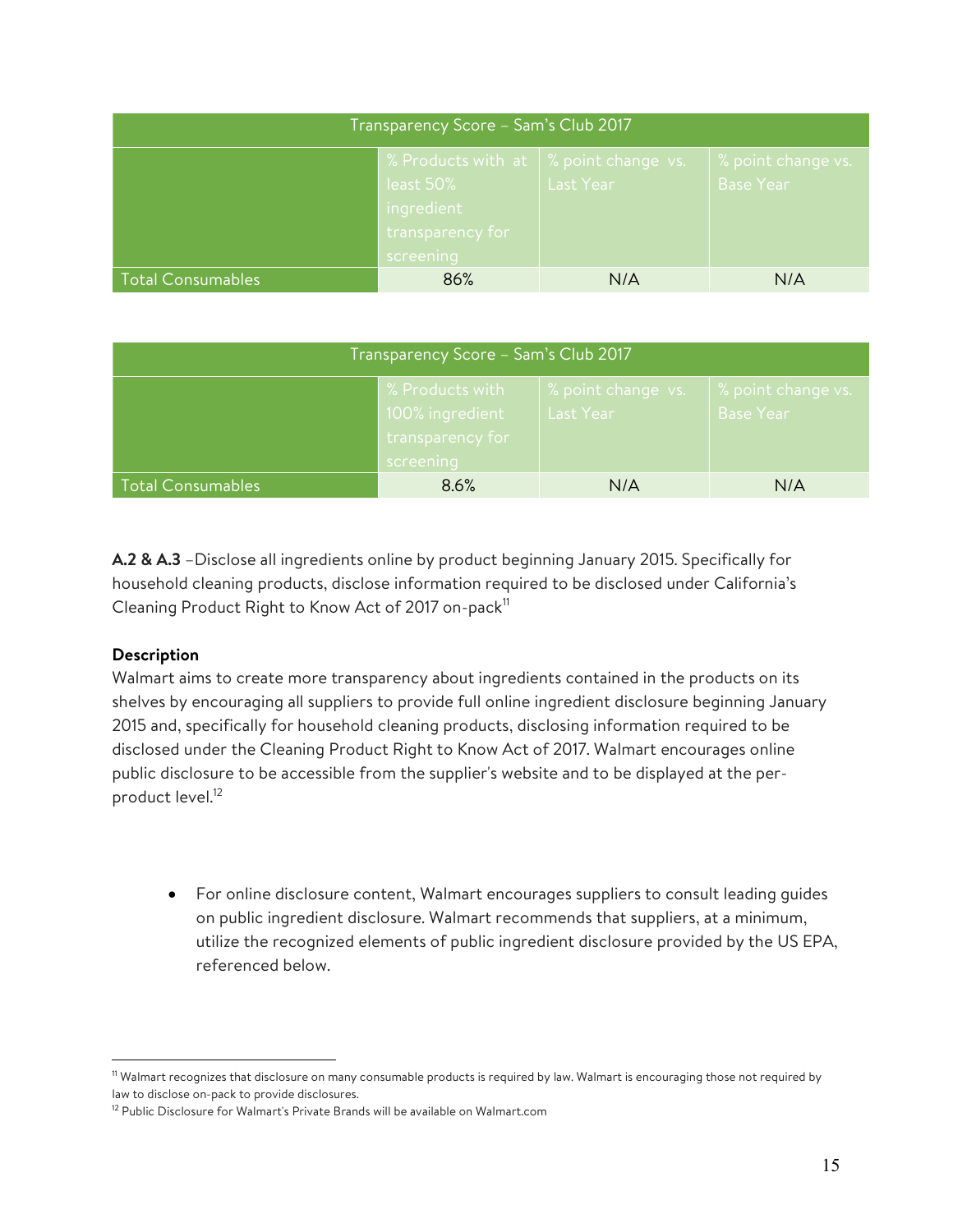For on-pack disclosure content, Walmart encourages suppliers to list ingredient information, beginning in 2018. Walmart recommends that suppliers, at a minimum, utilize the California's Cleaning Product Right to Know Act of 2017, referenced below.

#### Resources

Guides for ingredient disclosure are:

#### Online Ingredient Disclosure

U.S. EPA's Safer Choice Standard

See Appendix 2 for a table outlining the U.S. EPA recognized elements of public online disclosure

Walmart recognizes that best-in-class online disclosure often goes beyond the minimum recommendations found in the guides listed above, and includes additional ingredient information, such as the following:

- Ingredient CAS numbers
- Full disclosure of all ingredients including those typically protected under trade secrets (e.g. fragrances)
- Known residuals, contaminants, and by-products
- $\bullet$  Identification of ingredient function and uses
- Product formula number
- Hazard information (e.g. MSDS/SDS data)
- Information made available in Spanish

#### On-pack Ingredient Disclosure

- Walmart FAQ document
- California's Cleaning Product Right to Know Act of 2017

#### Measurement

- Percentage of reporting supplier's products with online ingredient disclosure
- Completion of the Sustainability Index for relevant and available product categories
- Responses to relevant Sustainability Index Key Performance Indicators

Walmart uses the Sustainability Index to capture data on supplier practices regarding product ingredients disclosure online. The Sustainability Index uses questionnaires that are based on Key Performance Indicators (KPIs) developed by The Sustainability Consortium (TSC), a multistakeholder organization working to develop a science-based, sustainability measurement and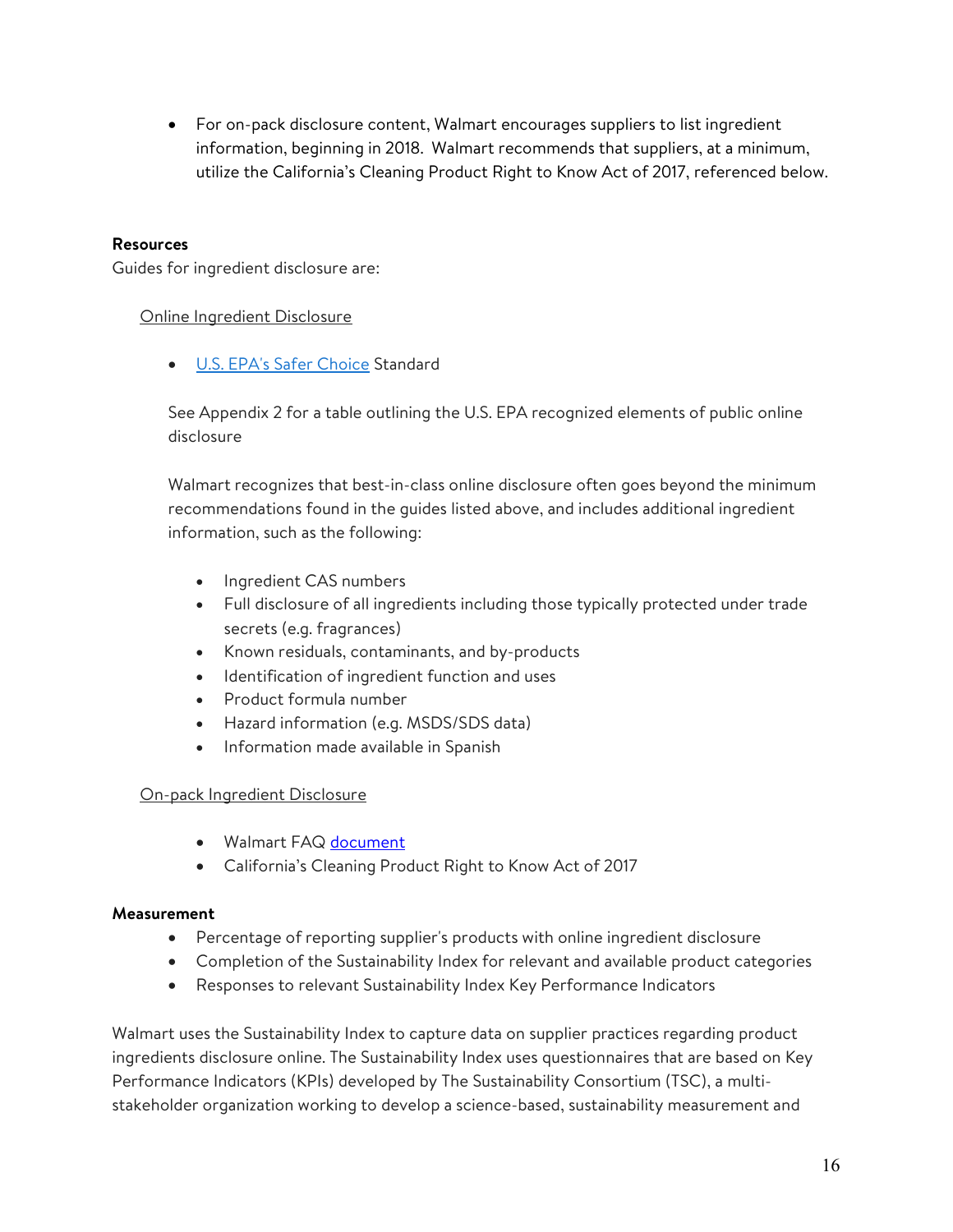reporting system for consumer goods. The Sustainability Index asks suppliers to answer questions based on their global activities. The table below summarizes supplier responses to ingredient disclosure KPIs for the departments covered by our Sustainable Chemistry Commitment.

For the Consumables business in 2017, Walmart U.S. suppliers who represent 90% of sales and Sam's Club U.S. suppliers who represent 94% of sales have participated in the Index, where surveys are available. The Index does not cover all product categories for the commitment and participation is voluntary.

| <b>2017 Walmart Departments</b>       | % of respondents who claim<br>disclosure for 100% of their<br>products online | Percentage point<br>change vs. 2016 |
|---------------------------------------|-------------------------------------------------------------------------------|-------------------------------------|
| 2-Health & Beauty Aids                | 69%                                                                           | 22%                                 |
| 4-Household Paper                     | $0\%$                                                                         | $0\%$                               |
| <b>8-Pets &amp; Supplies</b>          | 54%                                                                           | 21%                                 |
| <b>13-Household Chemicals</b>         | 59%                                                                           | $1\%$                               |
| <b>46-Cosmetics &amp; Skincare</b>    | 65%                                                                           | 5%                                  |
| <b>79-Infant Consumable Hardlines</b> | 50%                                                                           | $-7%$                               |

Annual fluctuations in the number of respondents impacts results.

| 2017 Sam's Club Categories | % respondents who claim<br>disclosure for 100% of their<br>products online | Percentage point<br>change vs. 2016 |
|----------------------------|----------------------------------------------------------------------------|-------------------------------------|
| . 2-Health & Beauty Aids   | 88%                                                                        | 21%                                 |
| .4-Tabletop & Bags         | 0%                                                                         | 0%                                  |
| . 8-Pet Supplies           | $0\%$                                                                      | 0%                                  |
| .13-Laundry & Home Care    | 86%                                                                        | 12%                                 |
| .47-Baby Care              | $0\%$                                                                      | $0\%$                               |
| .94-Paper Goods            | 0%                                                                         | 0%                                  |
| · 98-Janitorial            | 50%                                                                        | $-13%$                              |

Annual fluctuations in the number of respondents impacts results.

In previous years, all survey respondents answered one of two responses, making it possible to measure the response rate for the online ingredient disclosure KPI. This year, survey respondents answered a mixture of response options beyond these two responses. Therefore it was not possible to measure and compare response rate to previous years.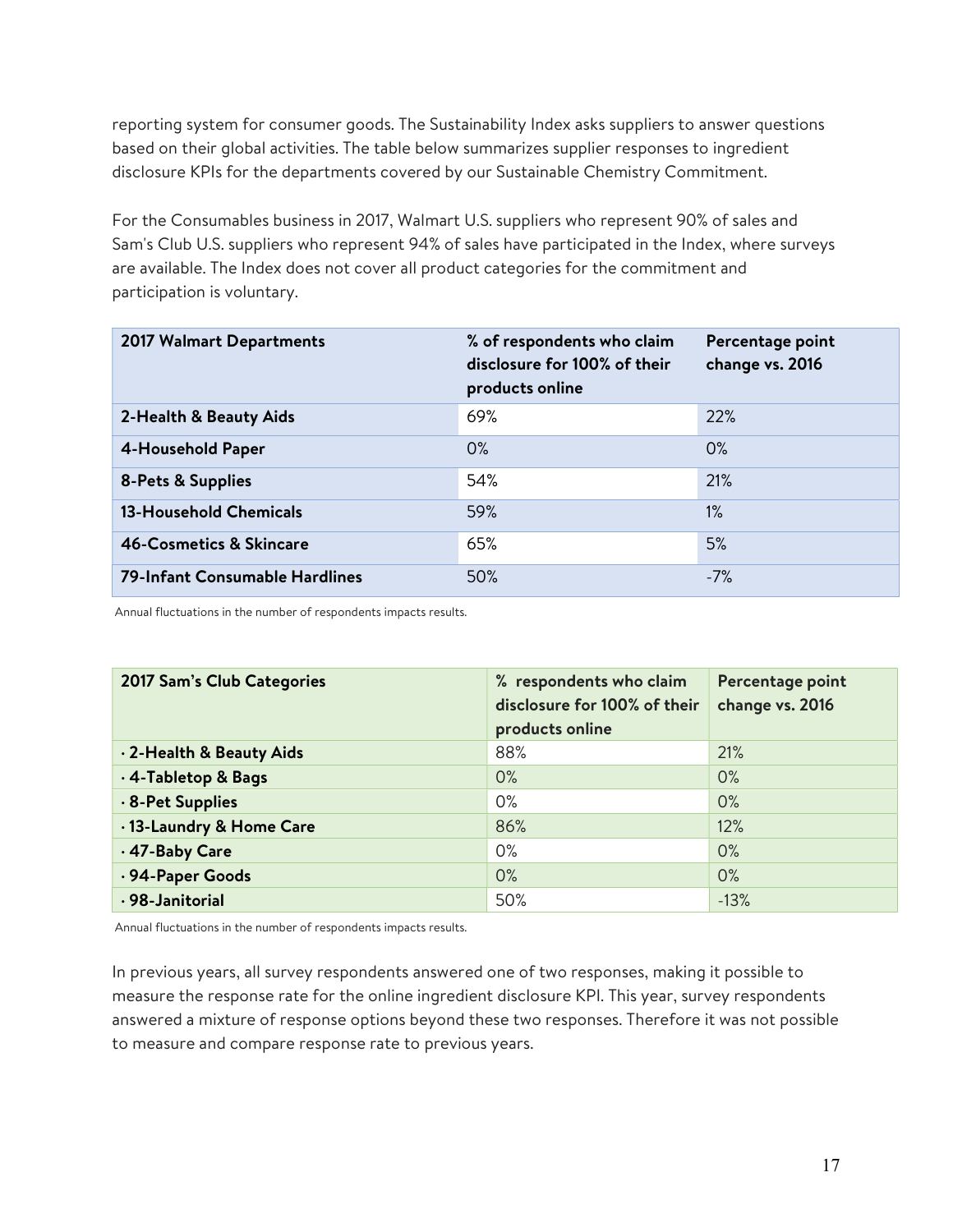| <b>WMT Departments - 2017</b>      | % all 2017 respondents who claim on-pack<br>disclosure for 100% of their products |
|------------------------------------|-----------------------------------------------------------------------------------|
| 2-Health & Beauty Aids             | 44%                                                                               |
| 4-Household Paper                  | 0%                                                                                |
| <b>8-Pets &amp; Supplies</b>       | 23%                                                                               |
| 13-Household Chemicals             | 27%                                                                               |
| <b>46-Cosmetics &amp; Skincare</b> | 40%                                                                               |
| 79-Infant Consumable Hardlines     | 38%                                                                               |

No YOY data for on-pack or ingredient function disclosure because this is the first year anyone filled out those response options.

| Sam's Club Departments - 2017 | % all 2017 respondents who claim on-pack<br>disclosure for 100% of their products |
|-------------------------------|-----------------------------------------------------------------------------------|
| 2-Health & Beauty Aids        | 56%                                                                               |
| .4-Tabletop & Bags            | 0%                                                                                |
| .8-Pet Supplies               | 0%                                                                                |
| · 13-Laundry & Home Care      | 29%                                                                               |
| 47-Baby Care                  | 0%                                                                                |
| .94-Paper Goods               | 0%                                                                                |
| · 98-Janitorial               | 67%                                                                               |

No YOY data for on-pack or ingredient function disclosure because this is the first year anyone filled out those response options.

NOTE: Surveys are conducted on a product category basis, meaning one Sustainability Index survey submission represents one supplier's responses to KPIs for a particular product category. There is potential for a single supplier who sells in multiple product categories to answer a particular KPI multiple times or for a single supplier who sells multiple product types in the same department to answer a particular KPI multiple times.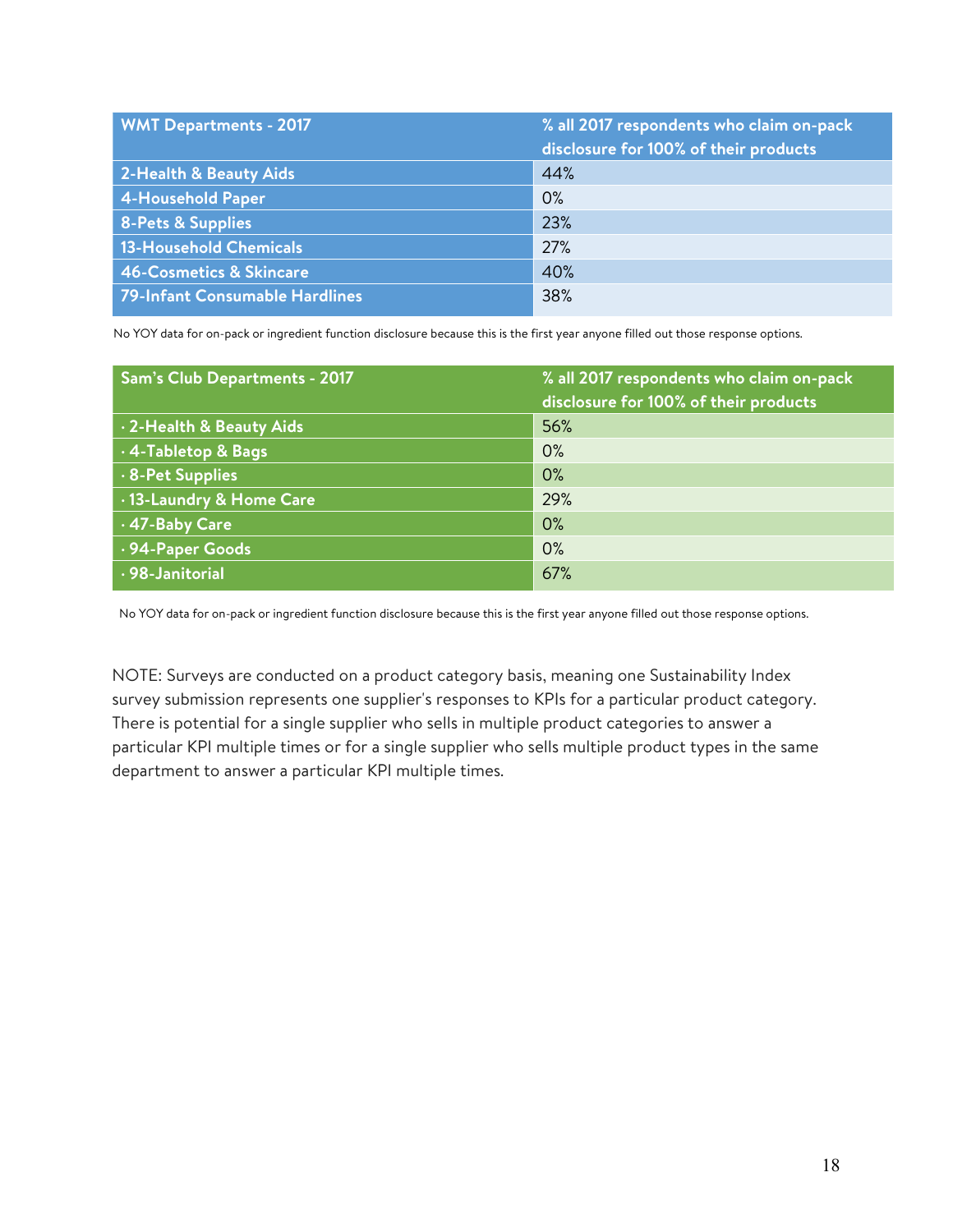## Section II B: Advancing Safer Formulation of Products

B.1. Complete the Sustainability Index to report performance on chemical disclosure, risk assessment, and hazard avoidance.

## Description

The Sustainability Index program is a powerful tool that is helping Walmart to understand, monitor, and enhance the sustainability of our products and supply chain.

#### **Resources**

- About The Sustainability Consortium (TSC)
- About the Walmart Sustainability Index
- Register to take the Index through the Product Sustainability Network

#### Measurement

- Completion of the Sustainability Index for relevant and available product categories
- Responses to relevant Sustainability Index key performance indicators

Walmart uses the Sustainability Index to capture key performance indicators, including one on priority chemicals. The Index does not cover all product categories for the commitment and participation is voluntary. In 2017, for the consumables business departments in-scope for our sustainable chemistry commitment, suppliers representing 90% percent of Walmart sales and 94% percent of Sam's Club sales participated in the Sustainability Index, where surveys were available.

#### Walmart U.S.

Supply chain disclosure: In 2017, 34% of 247 respondents [in the departments and relevant product categories covered by our sustainable chemistry commitment] reported that they require ingredient and raw material suppliers to disclose all intentionally added substances in their ingredients as well as a (self-determined) list of priority chemicals present in the ingredient at greater than 100ppm, whether intentionally added or not.

Product and ingredient safety evaluations: In 2017, 62% of 247 respondents reported that they go beyond ensuring legal and regulatory compliance in some capacity. 55% of these same respondents include aggregate exposure in their chemical risk assessments.

Management of priority chemicals: In 2017, 72% of 247 respondents reported that they have programs to reduce, restrict, and eliminate priority chemicals in their products. 36% of these same respondents publicly disclose their goals and progress.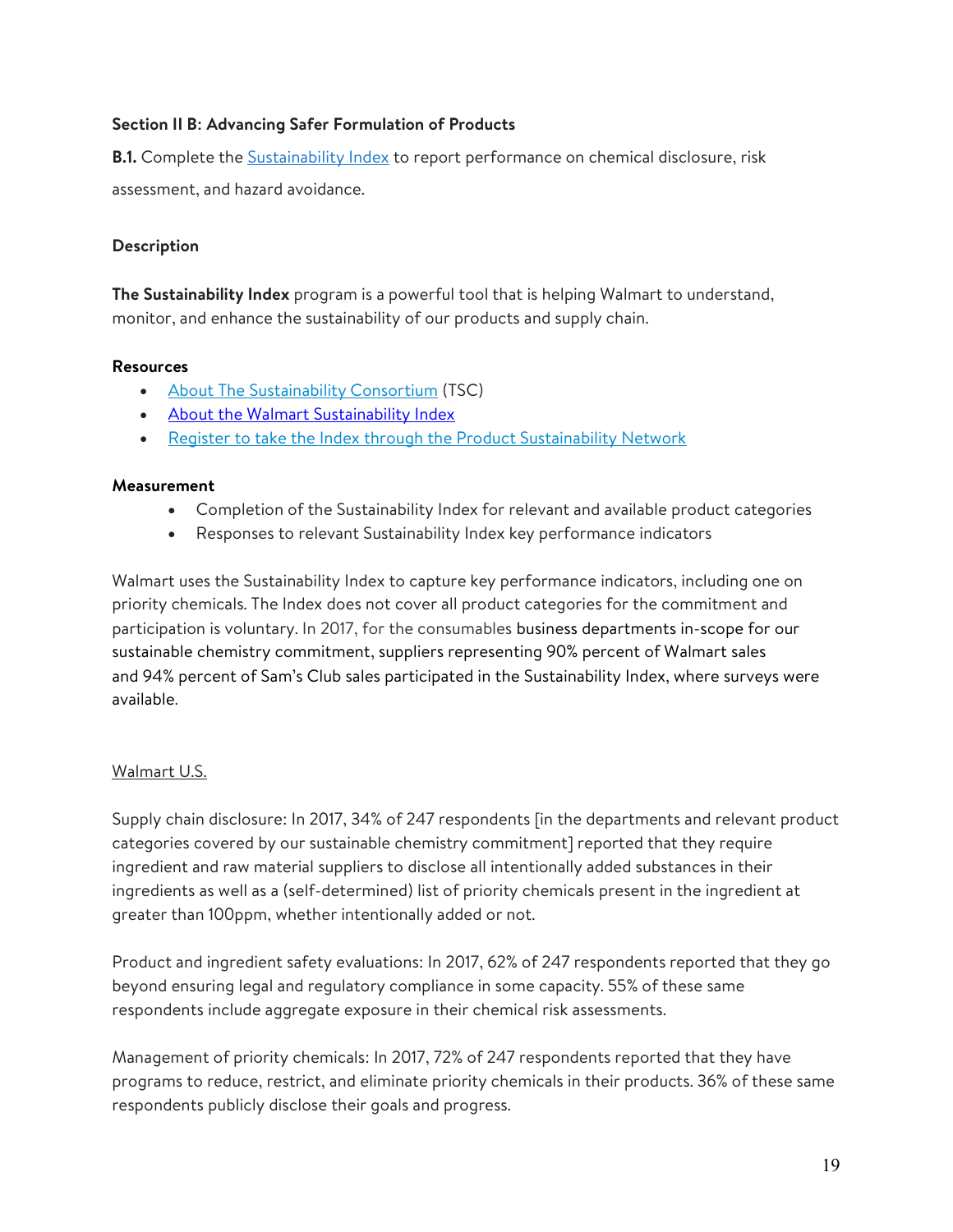## Sam's Club U.S.

Supply chain disclosure: In 2017, 47% of 57 respondents [in the departments and relevant product categories covered by our sustainable chemistry commitment] reported that they require ingredient and raw material suppliers to disclose all intentionally added substances in their ingredients as well as a (self-determined) list of priority chemicals present in the ingredient at greater than 100ppm, whether intentionally added or not.

Product and ingredient safety evaluations: In 2017, 75% of 57 respondents reported that they go beyond ensuring legal and regulatory compliance in some capacity. 70% of these same respondents include aggregate exposure in their chemical risk assessments.

Management of priority chemicals: In 2017, 88% of 57 respondents report that they have programs to reduce, restrict, and eliminate priority chemicals in their products. 54% of these same respondents publicly disclose their goals and progress.

**B.2.** By 2022, Walmart aims to reduce its consumables chemical footprint for applicable products in Walmart U.S. and Sam's Club U.S. stores by 10 percent. Suppliers are encouraged to reduce, restrict, and eliminate use of Walmart Priority Chemicals using informed substitution principles.

## Description

10 Percent Priority Chemical Consumables Chemical Footprint Reduction Goal

By 2022, Walmart aims to reduce its consumables chemical footprint for applicable products in Walmart U.S. and Sam's Club U.S. stores by 10 percent. The baseline for comparison will be 2017 results, shown below. A new baseline was used in 2017 because the 2014 baseline did not include the two regulatory and authoritative lists that were added to the Walmart Priority Chemical list in 2016. All suppliers are expected to reduce, restrict, and eliminate use of Walmart Priority Chemicals using informed substitution principles. The list of authoritative and regulatory lists (made publicly available through Appendix 1) Walmart uses to identify Walmart Priority Chemicals within the scope of this commitment.

#### Informed Substitution

 $\overline{a}$ 

Informed substitution is "the considered transition from a chemical of particular concern to safer chemicals or non-chemical alternatives."<sup>13</sup> Walmart advocates use of informed substitution principles to mitigate, reduce, and eliminate potential hazards associated with product formulations. Per Walmart Compliance procedures, a new UPC/GTIN must be issued on products

<sup>&</sup>lt;sup>13</sup> U.S. EPA. 2015. U.S. EPA's Safer Choice Standard (formerly, the 'DfE Standard for Safer Products').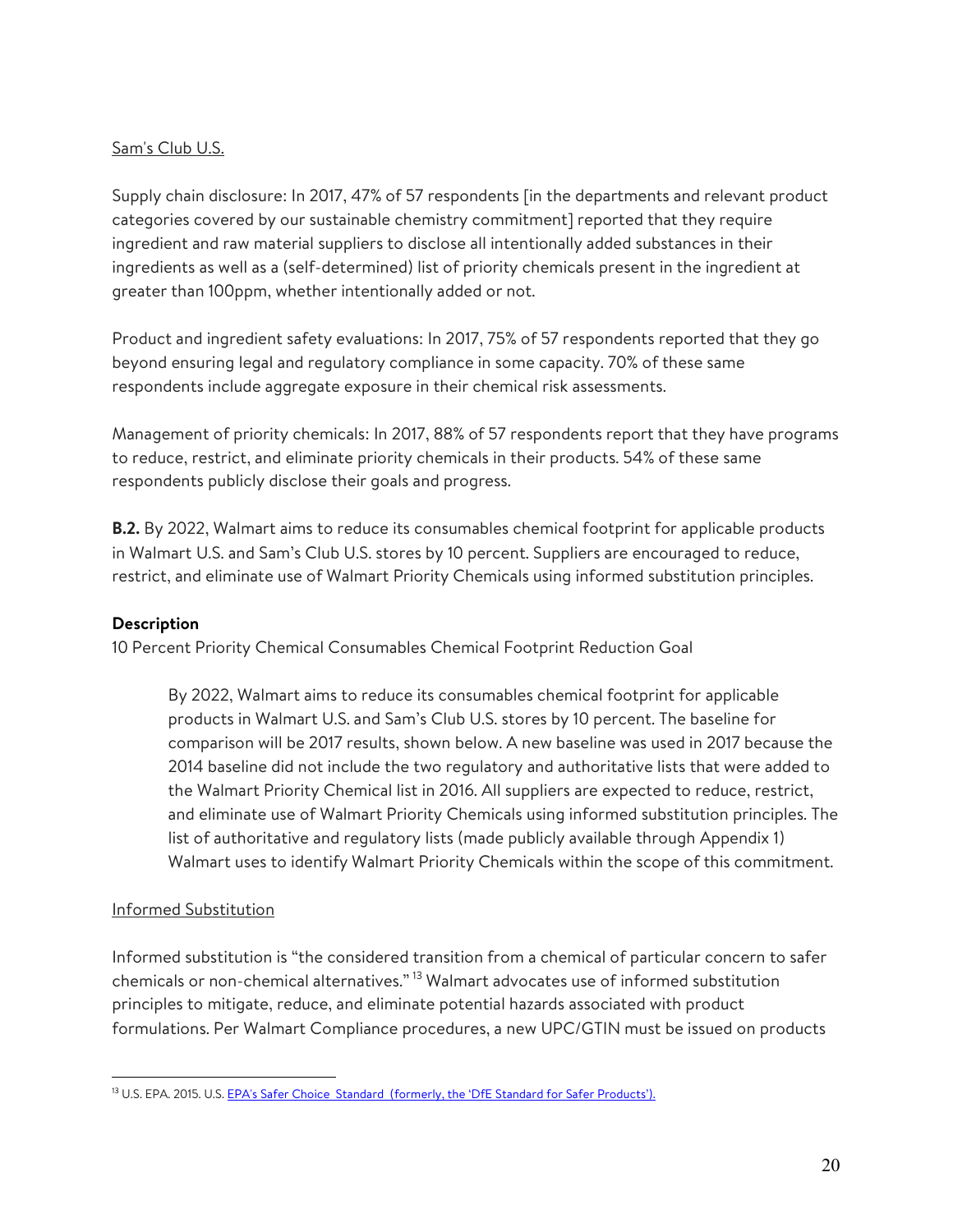that have changes to formulation or composition. For additional information on UPC change requirements, please go to the Walmart Compliance Website.

In the aim of advancing safer formulated products and promoting informed substitution, Walmart embraces the major tenets of Alternatives Assessment, "a process for identifying, comparing and selecting safer alternatives" to Walmart Priority Chemicals "(including those in materials, processes or technologies) on the basis of their hazards, performance, and economic viability."<sup>14</sup>

The Commons Principles of Alternatives Assessment are reproduced here:<sup>15</sup>

- 1. REDUCE HAZARD
- 2. MINIMIZE EXPOSURE
- 3. USE BEST AVAILABLE INFORMATION
- 4. REQUIRE DISCLOSURE AND TRANSPARENCY
- 5. RESOLVE TRADE-OFFS
- 6. TAKE ACTION

Walmart encourages its suppliers to use methods, databases, and lists such as the ones listed in Appendix 3 (Guides for Alternatives Assessment) on their journey to reduce and eliminate Walmart Priority Chemicals using informed substitution.

Walmart also welcomes innovative products that have been certified or screened by programs that clearly state continuous improvement and informed substitution as program principles, such as the U.S. Environmental Protection Agency's Safer Choice Labeling Program.

## Resources

- See Appendix 1 for Walmart's Priority Chemical list, a list of authoritative and regulatory reference lists
- See Appendix 3 for a non-exhaustive list of guides for alternatives assessment aligned with The Commons Principles of Alternatives Assessment that suppliers may use in their efforts to advance safer formulation of products using informed substitution.

## Measurement

- Walmart will track chemicals from Walmart's Priority Chemical list (excluding the Sourcing Action List chemicals (SALs) on Appendix 7) against its goal of reducing Walmart's Consumables Chemical Footprint for certain products by 10% by 2022.
- Beginning in 2019, Walmart will separately measure SALs that have been verified to meet purity standards (see B.3. for more information).

<sup>&</sup>lt;sup>14</sup> Chemical Commons. 2013. The Commons Principles for Alternatives Assessment.

 $15$  Ibid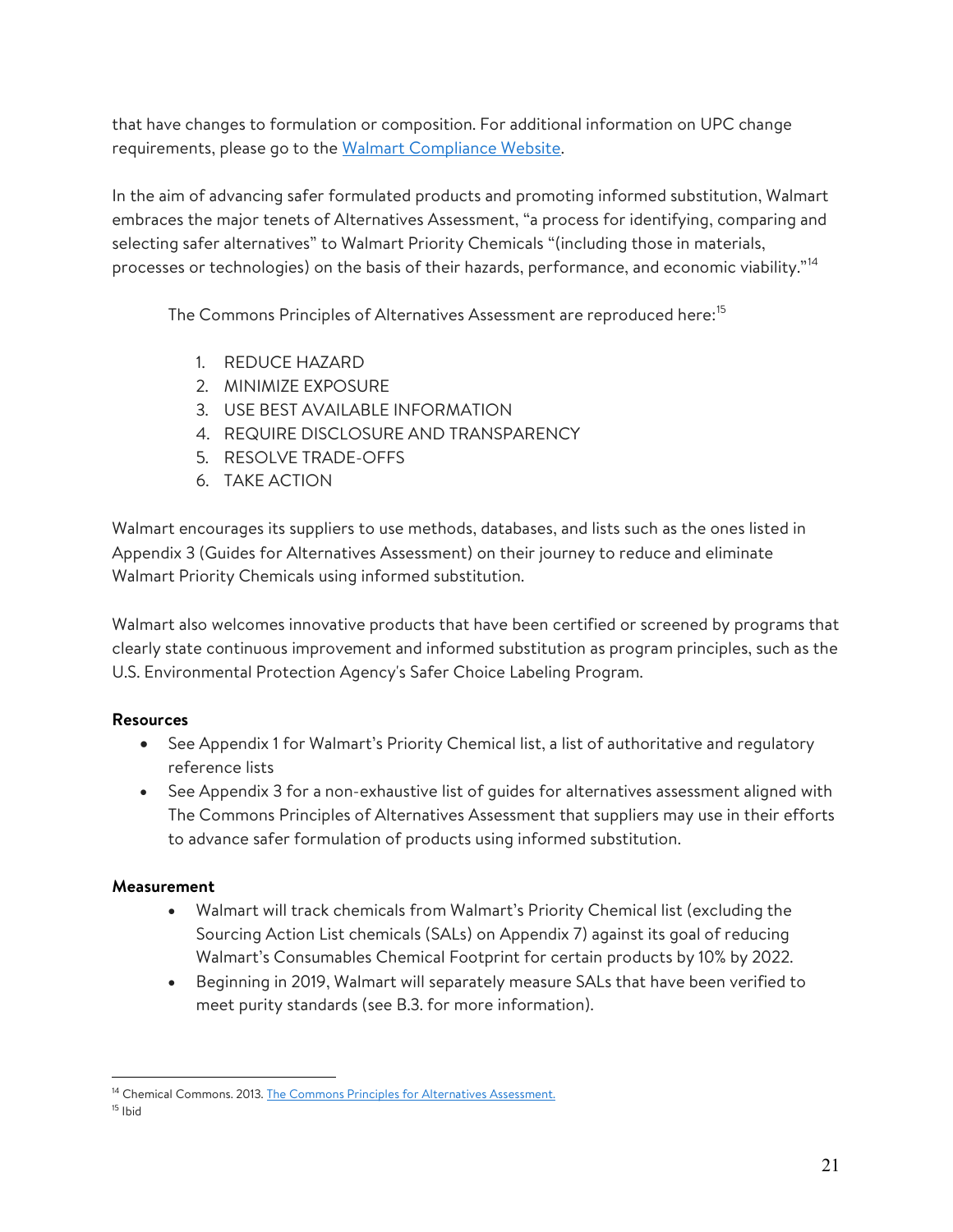

**Walmart Priority Chemicals** 

Walmart will track the policy elements in this section II.B.2. using the metrics listed in the table below and information from UL.

The metrics below capture the reduction of Walmart Priority Chemicals within our Consumable Chemical Footprint by weight volume, the restriction and elimination of Walmart Priority Chemicals within our Consumable Chemical Footprint by number of UPCs, and by number of suppliers. To capture this data, Walmart shares internal inventory data from Retail Link to The WERCS (see definitions above). The WERCS combines the Retail Link data with formulation data submitted by suppliers, who granted at least Tier 2.1 access to Walmart, into the WERCSmart system.

Note: There are external variables - such as increased sales of products containing Walmart Priority Chemicals, and the addition of new ingredients to regulatory and authoritative lists – that can impact the increase or decrease of the numbers shown. Additionally, as Walmart continues to encourage suppliers to grant permission to UL WERCSmart's Tiers 2.1 and 2.2, these numbers may increase and decrease as additional supplier information becomes available. While not perfect, we use these metrics to help us assess progress towards our goal of a reduction in our Consumables Chemical Footprint.

The change in UL WERCSmart's terms of use and licensing, and Walmart's request to suppliers to grant permission to data Tiers 2.1 and 2.2 will allow Walmart to more accurately report progress on the stated goal. Walmart will be able to track publicly available chemical ID information from suppliers who granted Walmart Tier 2.1 and 2.2 permission. Walmart will track supplier information in aggregate if suppliers only granted Walmart Tier 2.1 permission. All suppliers' proprietary formulations will remain strictly confidential and will not be shared with Walmart.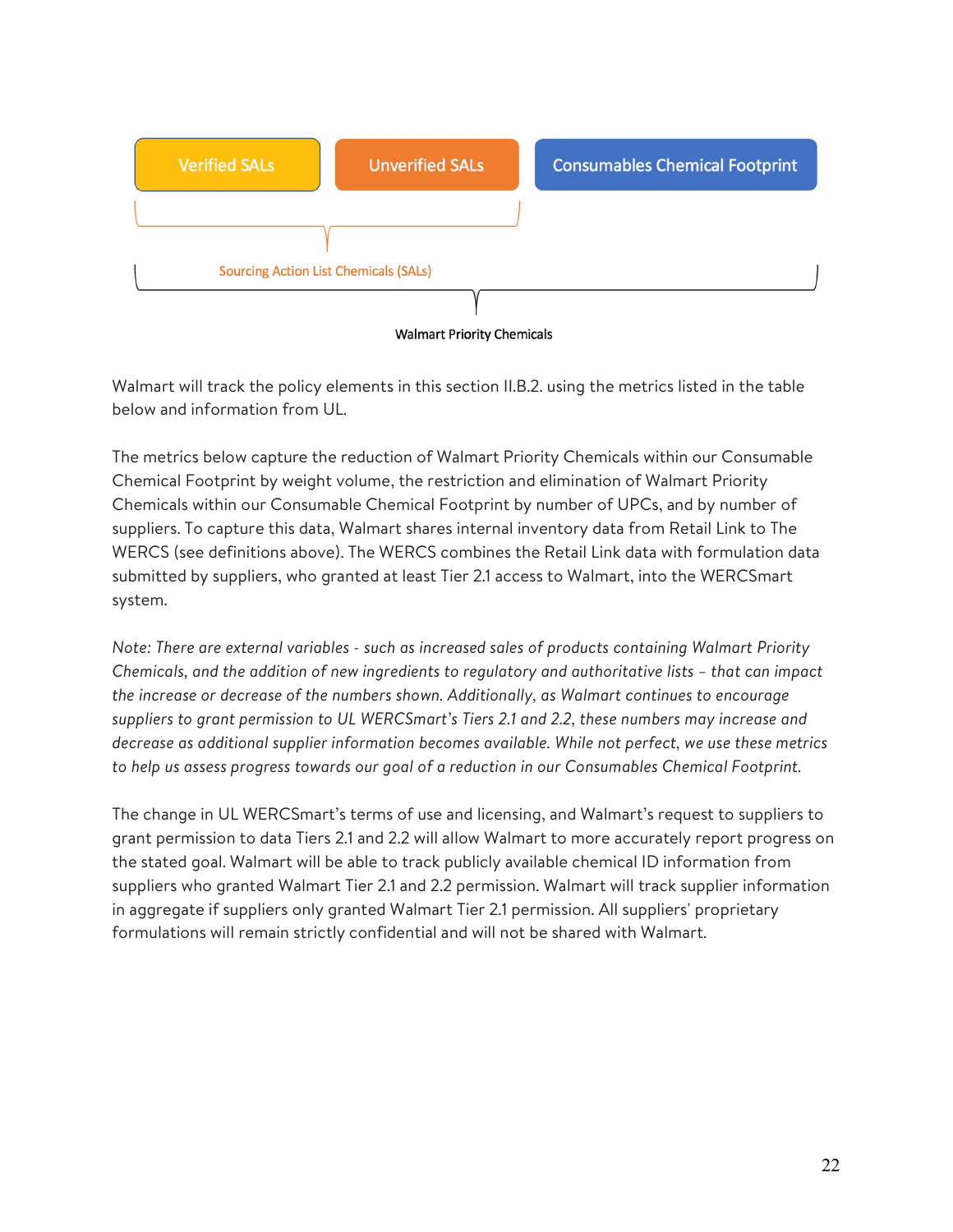## Walmart:

#### Reduce volume of In- scope Walmart Priority Chemicals in our Consumable Chemical Footprint

| Weight (Volume) of in-scope  | Percent change vs. | Percent change vs. |
|------------------------------|--------------------|--------------------|
| PCs in Products Sold in 2017 | previous year      | <b>baseline</b>    |
| 189,448,032 lbs              | N/A                | N/A                |

#### Walmart:

#### Restrict and Eliminate In-scope Walmart Priority Chemicals in our Consumable Chemical Footprint

| <b>Metric</b>                         | 2017             | Percent change vs.<br>previous year | Percent change vs.<br><b>baseline</b> |
|---------------------------------------|------------------|-------------------------------------|---------------------------------------|
| # of UPCs containing<br>in-scope PCs  | 65% of UPCs      | N/A                                 | N/A                                   |
| # of Suppliers using in-<br>scope PCs | 45% of Suppliers | N/A                                 | N/A                                   |

#### Sam's Club:

#### Reduce volume of In- scope Walmart Priority Chemicals in our Consumable Chemical Footprint

| Weight (Volume) of in-scope<br><b>PCs in Products Sold - 2017</b> | Percent change vs. previous<br>vear | Percent change vs. baseline |
|-------------------------------------------------------------------|-------------------------------------|-----------------------------|
| 31,365,260 lbs                                                    | N/A                                 | N/A                         |

#### Sam's Club:

#### Restrict and Eliminate In- scope Walmart Priority Chemicals in our Consumable Chemical Footprint

| <b>Metric</b>                         | 2017             | Percent change vs.<br>previous year | Percent change vs.<br><b>baseline</b> |
|---------------------------------------|------------------|-------------------------------------|---------------------------------------|
| # of UPCs containing<br>in-scope PCs  | 57% of UPCs      | N/A                                 | N/A                                   |
| # of Suppliers using in-<br>scope PCs | 48% of Suppliers | N/A                                 | N/A                                   |

**B.3.** Walmart suppliers are encouraged to verify purity of ingredients where Contaminants of Concern may exist, starting in 2019. From among Walmart Priority Chemicals, Walmart U.S. and Sam's Club U.S. stores have identified a subset of Sourcing Action List chemicals (SALs). These chemicals will be measured separately from Walmart's 10% Walmart Priority Chemical Reduction Goal in our Consumables Chemical Footprint.

## Description

From among Walmart Priority Chemicals, Walmart and EDF have identified a subset of Sourcing Action List chemicals (SALs), which are petroleum-based chemicals that have been identified because of the potential presence of contaminants of concerns, as indicated by regulatory and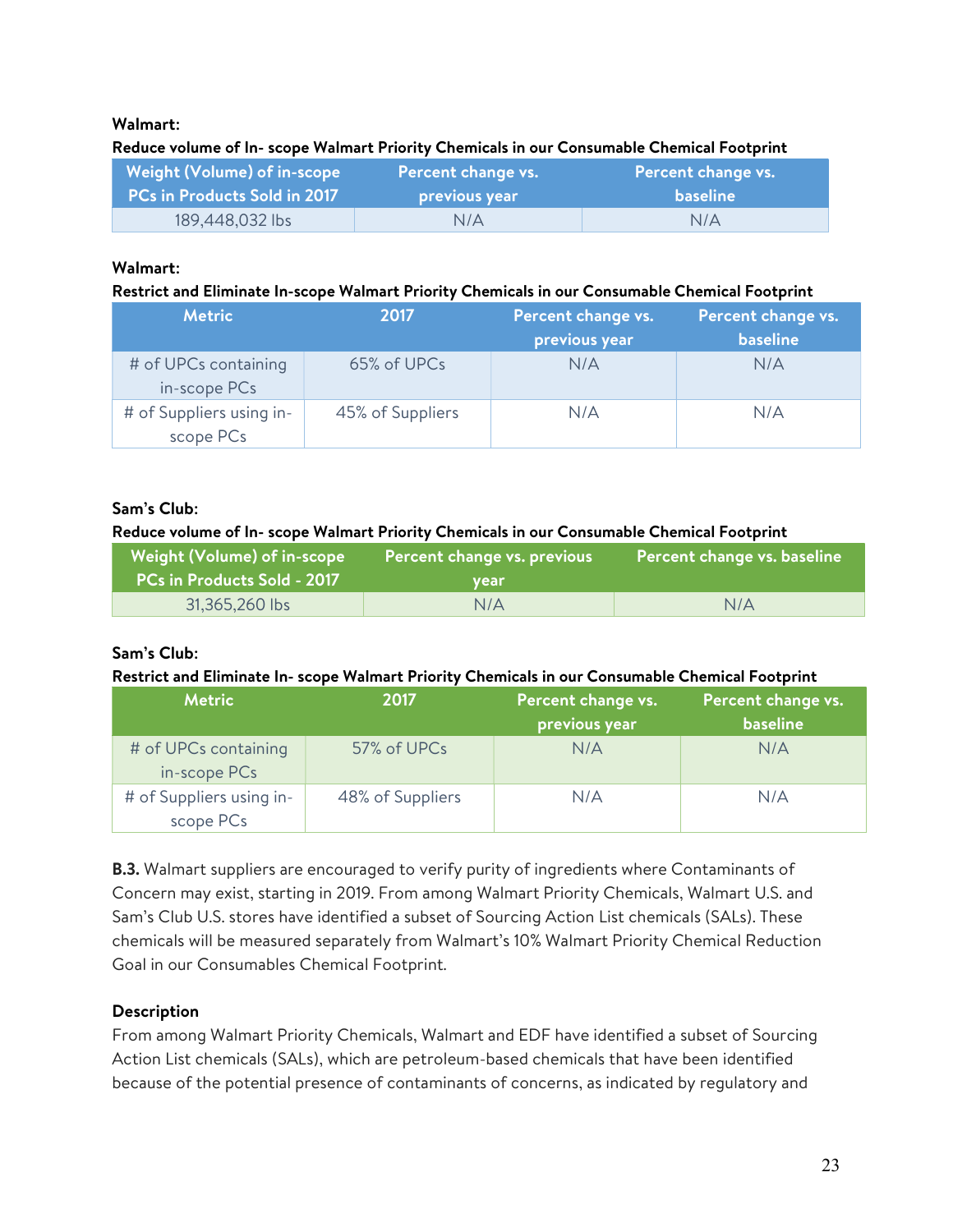authoritative bodies. Suppliers can verify their SALs do not contain any Priority Chemicals when WERCSmart measurement enhancements are available.

#### Measurement

In the future, suppliers will be able to provide verification information when entering formulation data into the WERCSmart system. Walmart will track both verified and unverified SALs by weight volume, number of UPCs, and number of suppliers starting in 2019. Note, WERCSmart measurement enhancements are not yet available to suppliers.

B.4. From among "Walmart Priority Chemicals," Walmart worked with NGOs, academics, government, and industry stakeholders to identify a subset of eight "Walmart High Priority Chemicals" (HPCs) as a starting point for suppliers in Walmart's initial Commitment on Sustainable Chemistry in 2014.

#### **Description**

This list of Walmart HPCs is based on (a) authoritative lists, (b) current and pending regulatory lists, (c) high prevalence in Walmart products, and (d) concerns of direct exposure to consumers.

Note: Given the new UL data transparency tiers, it is not possible for Walmart to do a year over year comparison to previous year of the reduction of HPCs in consumables in a manner that would fairly and accurately reflect the changes that have been made. Walmart will continue to communicate to suppliers that all priority chemicals, including the HPCs, should be reduced, removed, and restricted as Walmart moves towards its goal of 10% Walmart Priority Chemical reduction in our consumables chemical footprint as to certain products. Going forward, Walmart will only report on the priority chemical reduction, which includes the HPCs, to spur suppliers to focus their actions on the broad list of priority chemicals and not just the HPCs.

#### **Measurement**

Walmart will continue to actively encourage suppliers to advance safer formulations through reformulation and removal of HPCs and PCs. The metrics below capture the reduction of HPCs by weight volume, the restriction and elimination of HPCs by number of UPCs, and number of suppliers. HPCs are a subset of the goal of 10% Walmart Priority Chemical reduction in our Consumables Chemical Footprint for affected products.

Note: Only suppliers who granted Tier 2.1 access are captured in the numbers below (95% sales volume granted for Walmart, 97% sales volume granted for Sam's Club). Additionally, there are other external variables – such as increased sales of products containing HPCs – that can impact the increase or decrease of the numbers shown. While not perfect, we use these metrics to help us drive the removal of HPCs and PCs.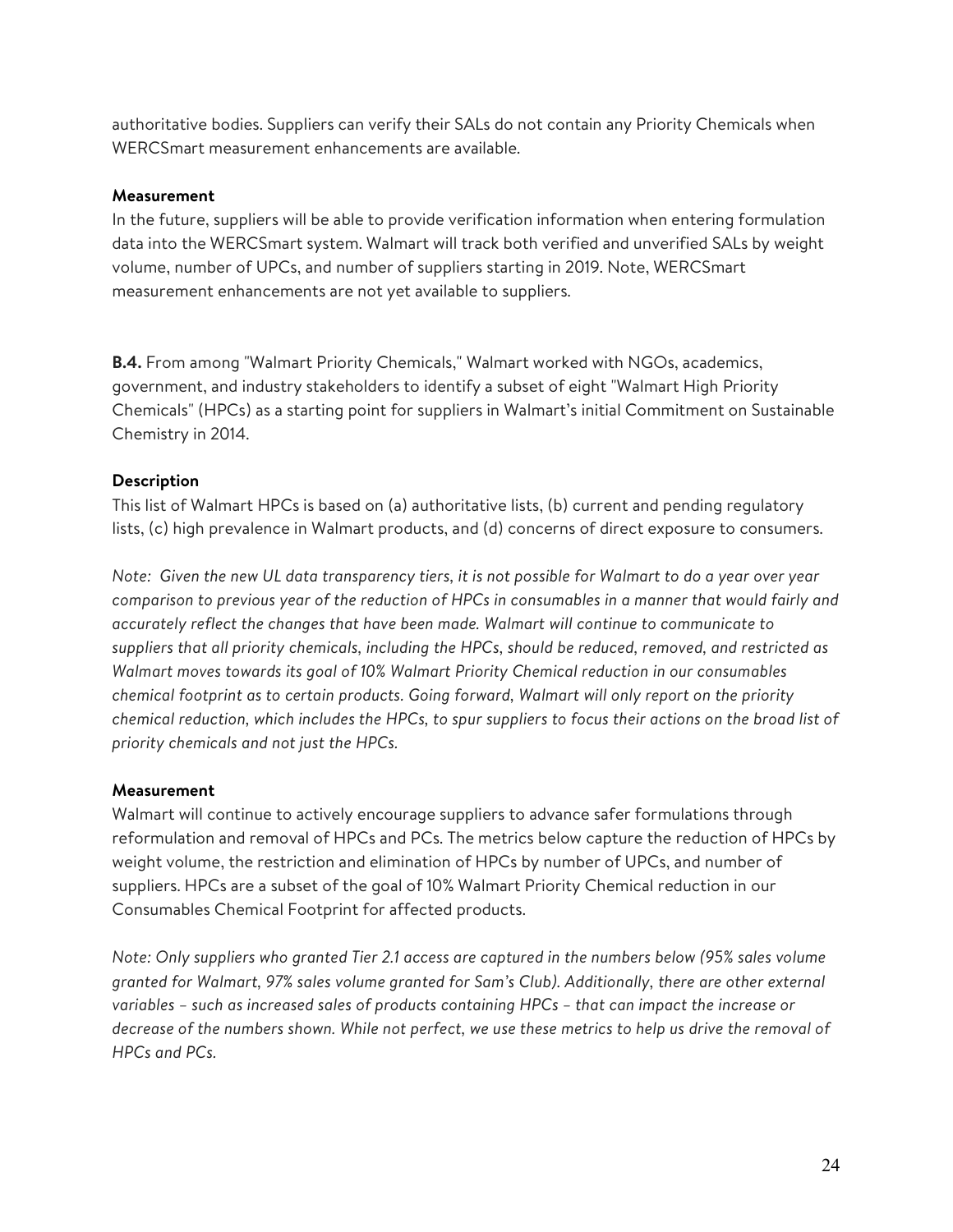| Weight (lbs) of HPCs in<br><b>Products Sold in 2017</b> | # of UPCs Containing HPCs | # of Suppliers Using HPCs |
|---------------------------------------------------------|---------------------------|---------------------------|
| 475,242 lbs                                             | 11% of UPCs               | 19% of suppliers          |

#### Walmart: Reduce volume of, Restrict, and Eliminate HPCs

#### Sam's Club: Reduce volume of, Restrict, and Eliminate HPCs

| Weight (lbs) of HPCs in<br><b>Products Sold in 2017</b> | # of UPCs Containing HPCs | # of Suppliers Using HPCs |
|---------------------------------------------------------|---------------------------|---------------------------|
| 19,184 lbs                                              | 4.3% of UPCs              | 16% of suppliers          |

#### Section II C: Advancing our Assortment

C.1. Walmart encourages all national and private brand suppliers of formulated consumables to credibly certify products. Walmart believes the following align with its Commitment to Sustainable Chemistry: US EPA's Safer Choice, EWG Verified, and Cradle to Cradle at the Silver or above level.

#### Description and Resources

Third party certifications can help lend credibility and verification for how products are made, and can provide a signal of leadership to customers. Walmart is encouraging the use of the following certifications that Walmart believes align with its Commitment to Sustainable Chemistry:

- U.S. EPA's Safer Choice Product Labeling Program
- Cradle to Cradle Certification (Silver level of above)
- EWG Verified

#### Measurement

Starting in 2019, Walmart U.S. and Sam's Club will annually measure:

- Number of UPCs bearing:
	- o Credible certifications
- Number of Suppliers using:
	- o Credible certifications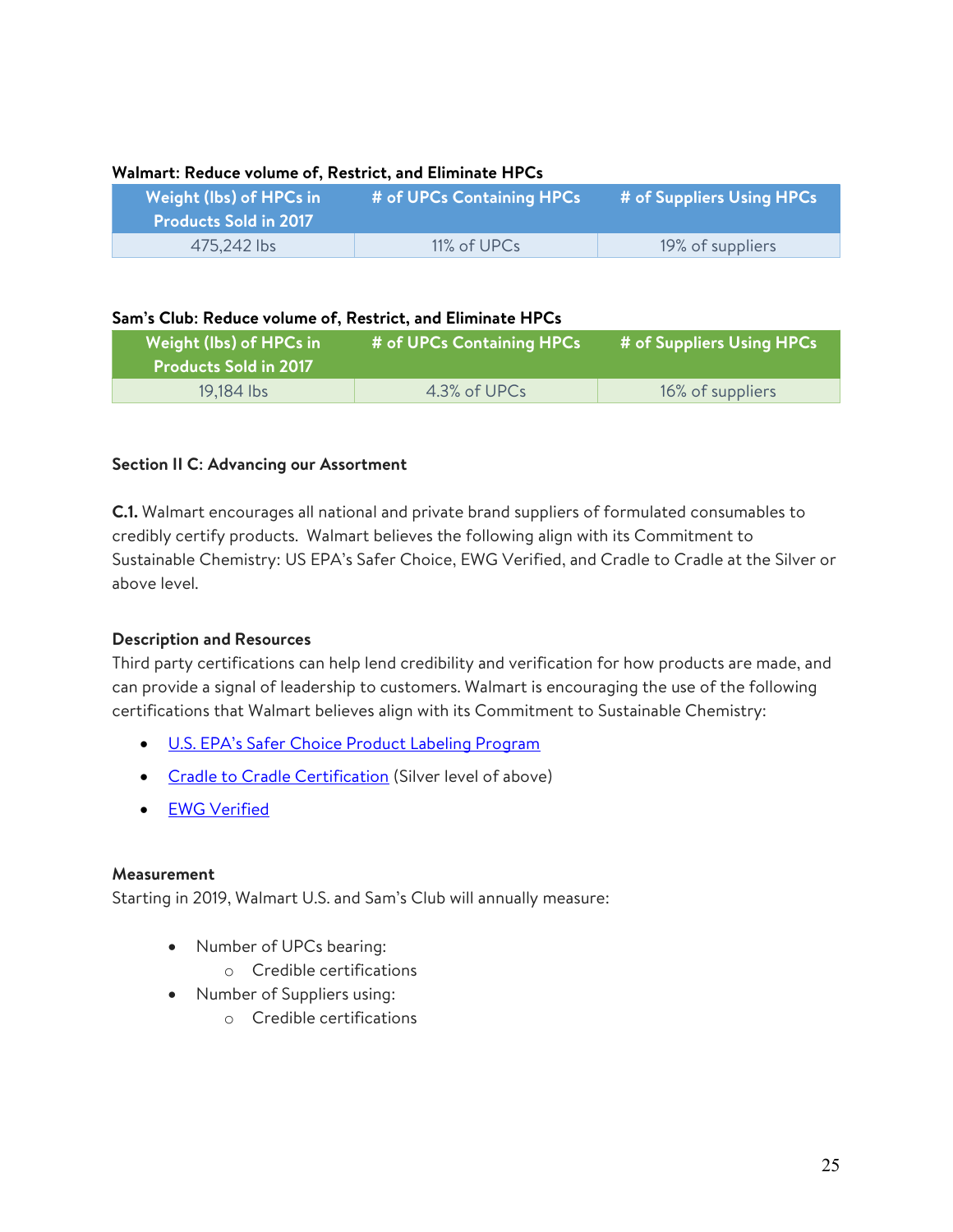## Appendix 1: Walmart Reference Lists of Priority Chemicals (as of September 27, 2017)

The following authoritative and regulatory lists may be used as resources to identify Walmart Priority Chemicals for reduction, restriction, or elimination in accordance with Walmart's Commitment to Sustainable Chemistry in Consumables.

Note: The policy excludes active ingredients that provide therapeutic benefit when present in a product approved by the FDA New Drug Application process.

Walmart tracks policy elements related to the list of Walmart Priority Chemicals through information provided by UL. UL utilizes **LOLI Chemical Registry Database** to track the Reference Lists of Priority Chemicals. The LOLI Database does not maintain a record of inactive authoritative or regulatory lists. The Walmart Reference Lists of Priority Chemicals originally included two additional lists from the U.S. EPA (Priority PBT List and National Waste Minimization Program – Priority Chemicals). Though these two lists remain useful references of authoritative determinations of certain chemicals of concern, these lists are no longer included in the Reference list below because they are no longer maintained by the source regulatory organizations.

| European Union                        | · Endocrine Disrupters - Ranked Priority List - Human Health<br>Categorizations 1 and 2.<br>Interim Strategy for Management of Persistent Bioaccumulative Toxic<br>(PBT) and very persistent bioaccumulative (vPvB) substances.<br>· SCCS Fragrance Allergens                                                                                                                              |
|---------------------------------------|--------------------------------------------------------------------------------------------------------------------------------------------------------------------------------------------------------------------------------------------------------------------------------------------------------------------------------------------------------------------------------------------|
| European Union - REACH<br>(1907/2006) | · Annex II - Cosmetics Regulation<br>. Annex XIV - Substances Subject to Authorisation<br>· Annex XV - Candidate List of Substances of Very High Concern for<br>Authorisation<br>· Annex XVII Appendices 1 and 2 – Carcinogens Categories 1A and 1B.<br>· Annex XVII Appendix 4 - Mutagens Category 1B<br>. Annex XVII Appendices 5 and 6 - Reproductive Toxicants Categories 1A<br>and 1B |
| International Agency for              | Groups 1 (Carcinogenic to Humans) and 2A (Probably Carcinogenic to                                                                                                                                                                                                                                                                                                                         |
| Research on Cancer                    | Humans) and 2B (Possibly Carcinogenic to Humans)                                                                                                                                                                                                                                                                                                                                           |
| U.N. Environment                      | · Stockholm Convention Secretariat Stockholm Convention on                                                                                                                                                                                                                                                                                                                                 |
| Programme                             | Persistent Organic Pollutants (POPs)                                                                                                                                                                                                                                                                                                                                                       |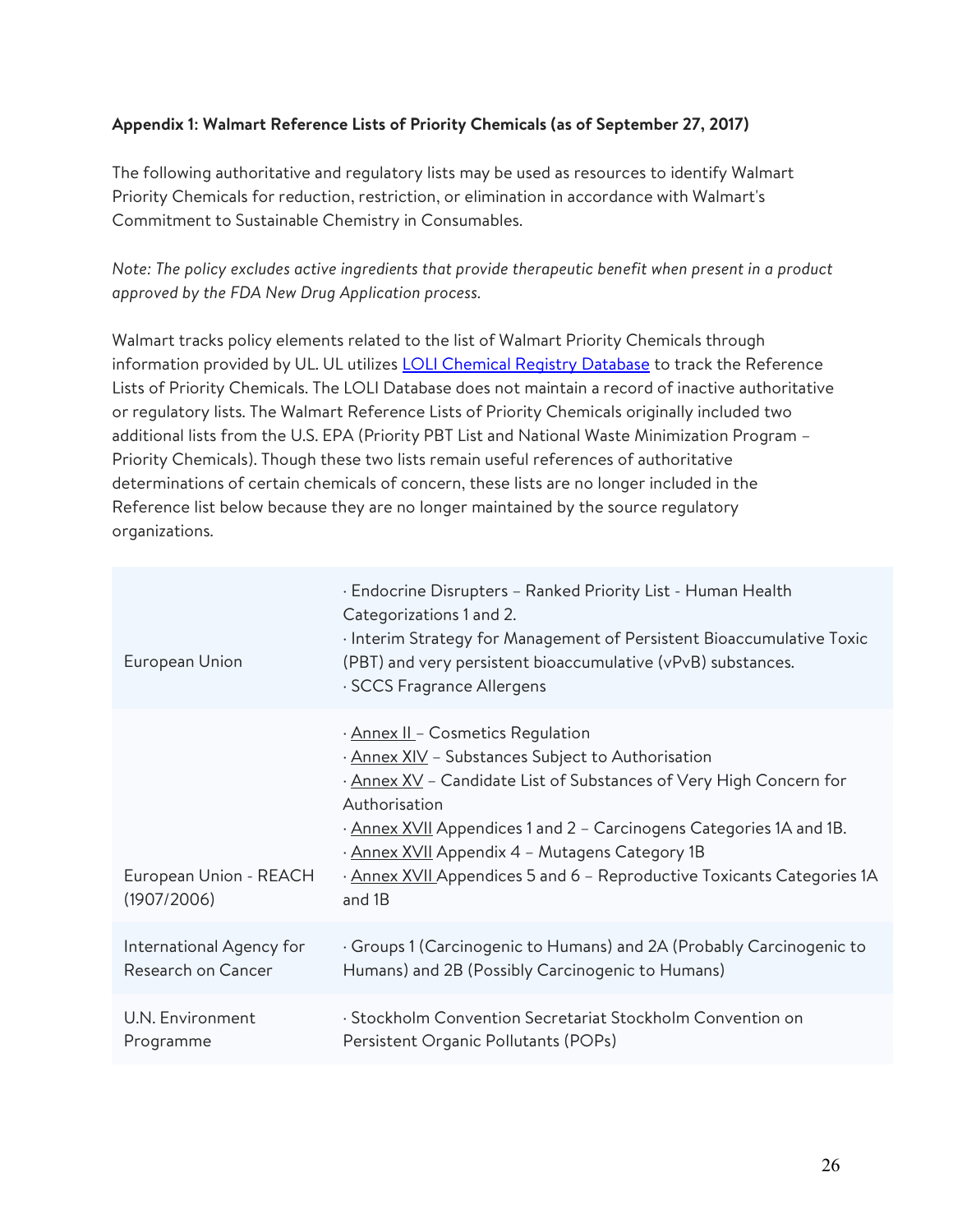| U.S. EPA                              | · Toxic Release Inventory (TRI) PBT Chemicals                                                                 |
|---------------------------------------|---------------------------------------------------------------------------------------------------------------|
| U.S. National Toxicology<br>Programme | · Report on Carcinogens – Known to be Human Carcinogens and<br>Reasonably Anticipated to be Human Carcinogens |
| U.S. State of California              | · Proposition 65 - Developmental/Reproductive Toxicants                                                       |
| U.S. State of Maine                   | . Chemicals of High Concern<br>· Priority Chemicals                                                           |
| U.S. State of Minnesota               | . Chemicals of High Concern<br>· Priority Chemicals                                                           |
| U.S. State of Washington              | . Chemicals of High Concern to Children (CHCC)<br>· Persistent Bioaccumulative Toxins                         |

## Appendix 2: US EPA Recognized Elements of Public Online Disclosure

|                                                                       | U.S. EPA's Design for the<br><b>Environment (DfE) Standard</b><br>for Safer Products                                                                                                                                                                                                                                           | <b>CSPA's Consumer Product</b><br><b>Ingredient Communication</b><br><b>Initiative</b>                                             |
|-----------------------------------------------------------------------|--------------------------------------------------------------------------------------------------------------------------------------------------------------------------------------------------------------------------------------------------------------------------------------------------------------------------------|------------------------------------------------------------------------------------------------------------------------------------|
| <b>Disclosure Sequence</b>                                            | Ingredients listed in descending order<br>of concentration down to 1%:<br>remaining ingredients listed in any<br>particular order.                                                                                                                                                                                             | Ingredients listed in descending order<br>of concentration down to 1%;<br>remaining ingredients listed in any<br>particular order. |
| <b>Acceptable Nomenclature</b>                                        | Chemical Abstract Service (CAS)<br>number, if available, and one or more<br>of the following:<br>CAS name<br><b>Consumer Specialty Products</b><br>Association (CSPA) Dictionary<br>name<br>International Nomenclature<br>Cosmetic Ingredient (INCI) name<br>International Union of Pure and<br>Applied Chemistry (IUPAC) name | Any of the below:<br>· INCI name<br><b>IUPAC</b> name<br>CAS name<br>CSPA Dictionary name<br>Common chemical name                  |
| <b>Nomenclature for Ingredients</b><br>protected as Trade Secrets [1] | May use a chemical-descriptive<br>name.                                                                                                                                                                                                                                                                                        | May use trade name and common<br>chemical names.                                                                                   |

[1] Generally, for ingredients protected as trade secrets, a manufacturer may use chemical-descriptive name, for example, the EPA Premanufacture Notice generic name or the CSPA Dictionary name, in lieu of the specific chemical name; however, the name must be as specific as possible without revealing trade secret information.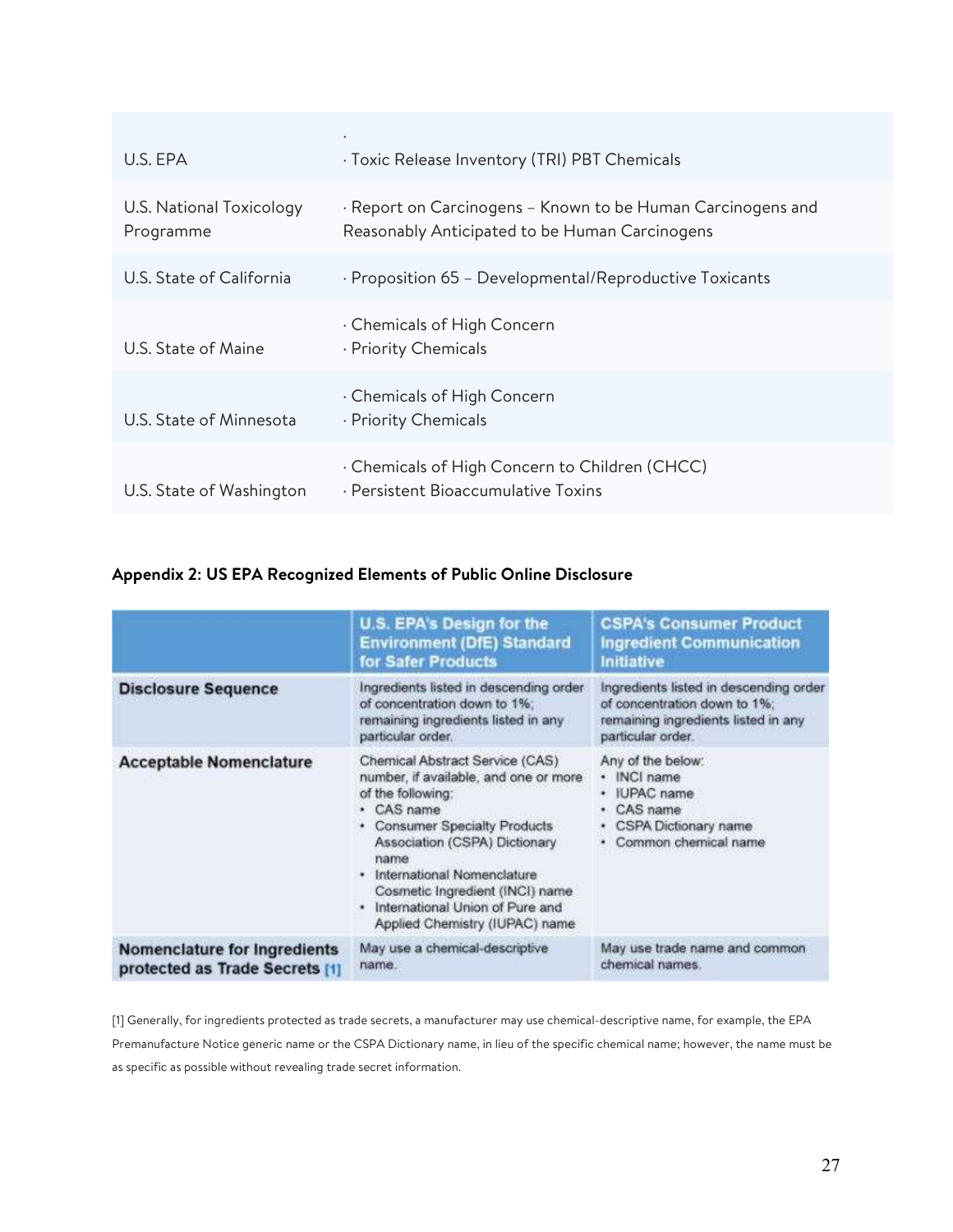## Appendix 3: Guides for Alternatives Assessment

The following is a non-exhaustive list of publicly known methods, tools, and databases aligned with The Commons Principles of Alternatives Assessment that suppliers may use to advance the safer formulation of products using informed substitution.

- CleanGredients
- GreenScreen List Translator
- **•** Pharos Chemicals and Material Library
- **U.S. EPA Safer Choice Chemicals List**
- ChemSec Marketplace
- Scivera
- Alternative Assessment Paradigms
- BizNGO's Chemical Alternatives Assessment Protocol
- GreenScreen™ Methodology
- University of Lowell's Alternatives Assessment Protocol
- U.S. EPA's DfE Alternatives Assessment Methodology

## Appendix 4: Key Stakeholders

 $\overline{a}$ 

Walmart U.S. and Sam's Club U.S. have worked with the Environmental Defense Fund and a range of other NGOs, suppliers, academics, and government and industry stakeholders to develop a company commitment on sustainable chemistry for the in-scope formulated consumable products that we sell. Through close collaboration with the Environmental Defense Fund, we have applied an initial framework for evaluating our consumables chemical footprint using UL's WERCSmart™ platform for in-scope formulated consumable products.

## Appendix 5: Guidance for On-pack Ingredient Disclosure

Walmart encourages suppliers of in-scope formulated consumables to Walmart U.S. and Sam's Club U.S to disclose ingredient information on-pack beginning January 2018.

Guidance on how suppliers can comply with Walmart's On-pack Disclosure

## Appendix 6: WERCSmart Data Tier Implementation

In October 2017, UL's WERCSmart platform changed their terms of use and licensing and introduced four Data Use Tiers to give retailers an opportunity to request additional information from their suppliers.<sup>11</sup> All Walmart suppliers for in-scope formulated, consumable products were encouraged to grant Walmart permission to access Tier 2.1 and 2.2 data. Additionally, Walmart encouraged in-scope Private Brand suppliers to grant permission to Tier 4.2. Below is the formal communication from Walmart to suppliers requesting Tier access.

<sup>&</sup>lt;sup>11</sup> UL's WERCSmart<sup>®</sup> Terms of Use, including the Data Use Tier Disclosure, are available here: https://secure.supplierWERCS.com/Help/TermsService#dutd .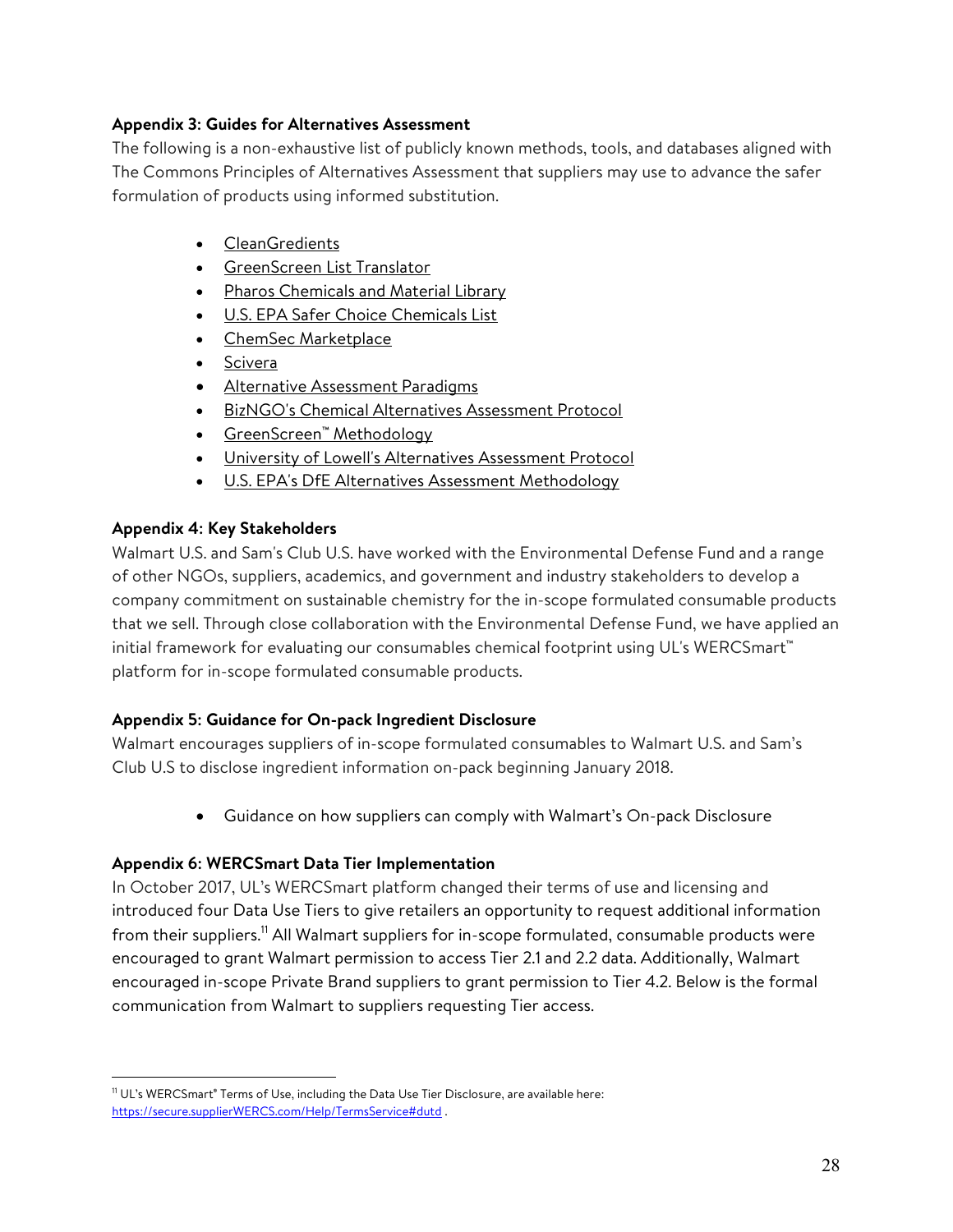Subject: Worldwide Environmental Regulatory Compliance Solution (WERCSmart) Terms of Use Revision/Data Tier Implementation

## Attention: Formulated Product Suppliers

On Oct. 16, UL's WERCSmart platform will include an additional question that requires suppliers of formulated products to grant tier 2.1 and tier 2.2 permissions for national brand suppliers, and tier 2.1, 2.2 and 4.2 permissions for private brand suppliers.

Tier 2.1 and tier 2.2 permissions:

- Tier 2.1 authorizes UL to use confidential supplier data to provide WMT with reports on chemical usage and prevalence in formulated products.
- Tier 2.2 authorizes UL to provide WMT with the chemical identities of publicly disclosed ingredients in a product and a product's transparency ratios.

Tier 4.2 permissions:

 Only apply to private brands, and authorizes Walmart/Sam's Club to publish a product's publicly disclosed ingredient list online.

Suppliers are encouraged to grant permissions at no additional cost.

This represents a change in the process but does not represent a change in policy and is business as usual per the existing Walmart programs.

Contacts: For supplier questions, contact Frank Schroeder at UL/WERCS

Thank you, Walmart Sustainability Walmart Environmental Health & Safety

#### Walmart Chemicals Best Practices Webinar

Webinar Recording Chemistry Information Session Tuesday, October 31, 2017 This meeting does not require a password Play recording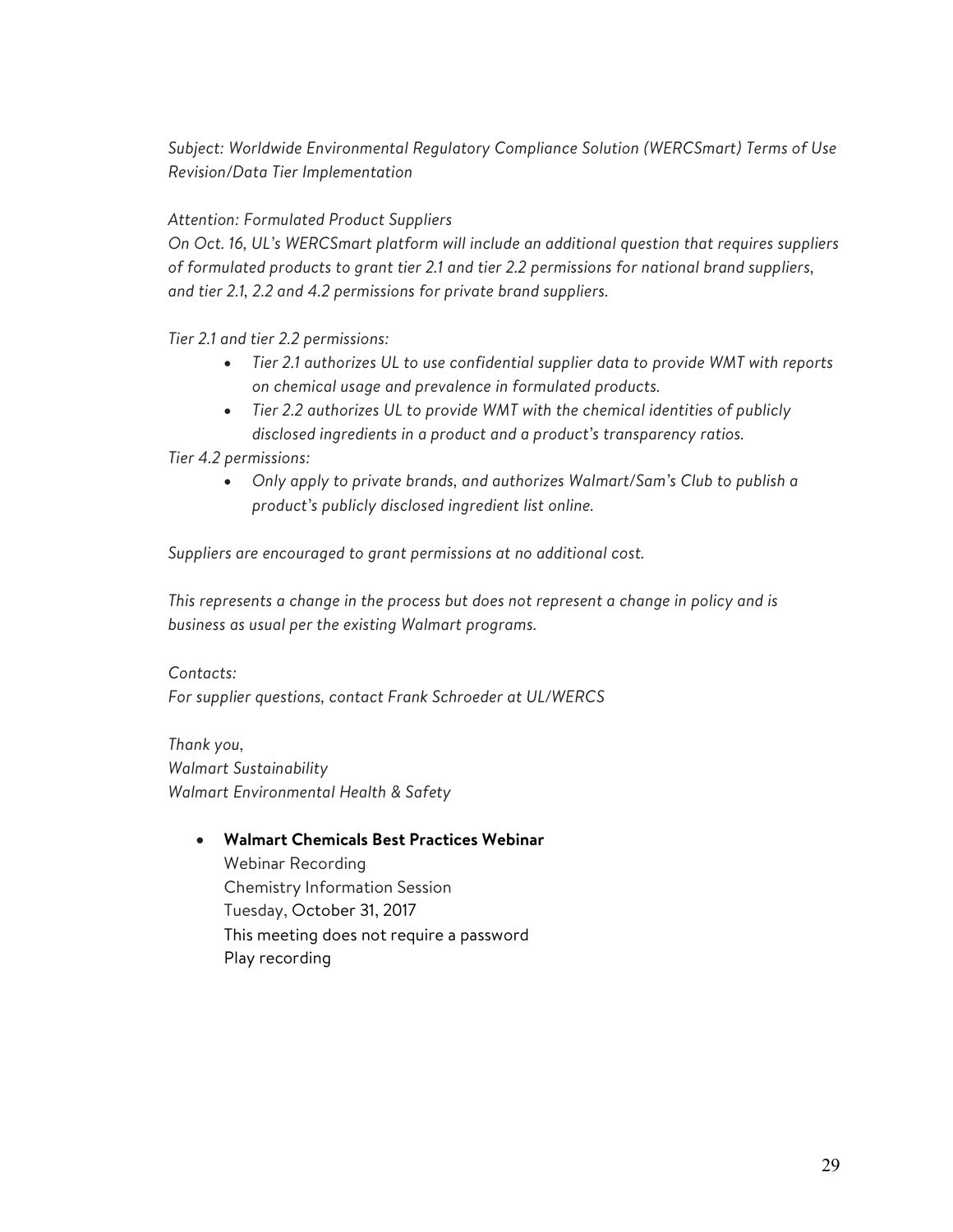# Appendix 7: Sourcing Action List Chemicals

| Unique CAS    | Sourcing Action List Chemical Name                                        |
|---------------|---------------------------------------------------------------------------|
| Number        |                                                                           |
| 8009-03-8     | Petrolatum                                                                |
| $75 - 28 - 5$ | Isobutane                                                                 |
| 106-97-8      | N-Butane                                                                  |
| 68476-85-7    | L.P.G. (liquified petroleum gas)                                          |
| 8012-95-1     | Paraffin oils                                                             |
| 64742-54-7    | Petroleum distillates, hydrotreated heavy paraffinic                      |
| 64742-55-8    | Petroleum distillates, hydrotreated light paraffinic                      |
| 64742-46-7    | Petroleum distillates, hydrotreated middle                                |
| 68476-86-8    | Petroleum gases, liquified, sweetened                                     |
| 64742-48-9    | Naphtha (petroleum), hydrotreated heavy                                   |
| 64741-88-4    | Petroleum distillates, solvent-refined heavy paraffinic                   |
| 64742-56-9    | Petroleum distillates, solvent dewaxed light paraffinic                   |
| 64742-52-5    | Petroleum distillates, hydrotreated heavy naphthenic                      |
| 64741-66-8    | Naphtha (petroleum), light alkylate                                       |
| 64741-65-7    | Naphtha (petroleum), heavy alkylate                                       |
| 64742-17-2    | Mineral oil, petroleum residual oils, acid-treated                        |
| 64742-95-6    | Aromatic solvent                                                          |
| 8052-41-3     | Stoddard solvent                                                          |
| 64742-89-8    | Solvent naphtha (petroleum), light aliphatic                              |
| 8002-05-9     | Petroleum distillates (naphtha)                                           |
| RR-03885-7    | Mineral Oils                                                              |
| 100684-33-1   | Petrolatum (petroleum), clay-treatedA complex combination of              |
|               | hydrocarbons obtained by treatment of petrolatum with bleaching earth for |
|               | the removal of traces of polar constituents and impurities. It            |
| 8007-45-2     | Coal tar                                                                  |
| 65996-92-1    | Coal tar distillate                                                       |
| 64742-80-9    | Petroleum distillates, hydrodesulfurized middle                           |
| 64741-89-5    | Petroleum distillates, solvent-refined light paraffinic                   |
| 64743-01-7    | Petrolatum, petroleum, oxidized                                           |